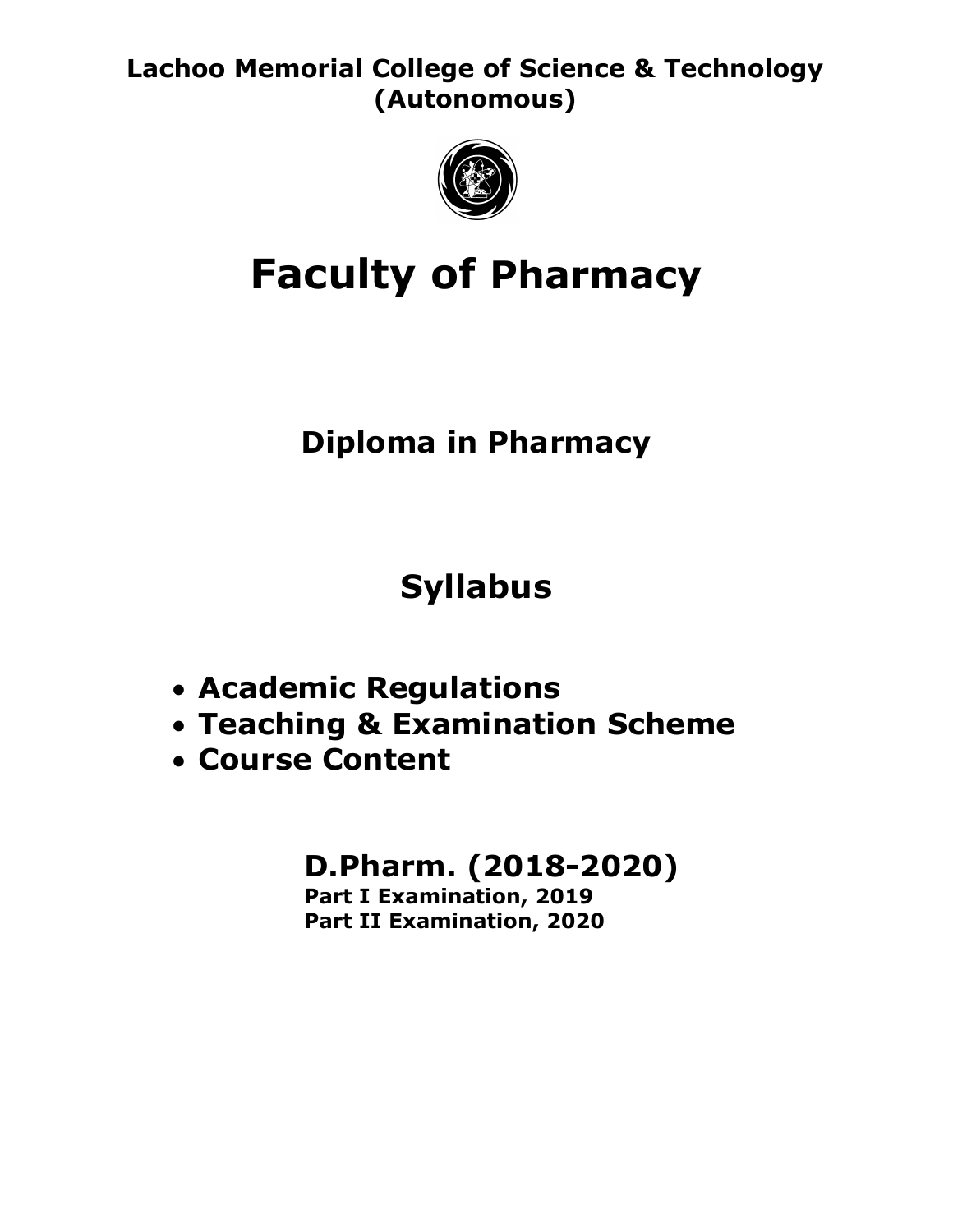#### Diploma in Pharmacy (D.Pharm)

#### Academic Regulations

#### 1. Duration of the course

The duration of the D.Pharm. course shall be for two academic years, with each academic year spread over a period of not less than 180 working days excluding the days spent in the examinations in addition to 500 hours practical training spread over a period of not less than 3 months.

#### 2. Eligibility for admission

A pass in 10+2 examination or intermediate examination or the first year of the three year degree course or pre-degree examination or an equivalent examination with Physics and Chemistry as compulsory subjects along with one of the Biology / Mathematics / Biotechnology / Computer Science.

Further, eligibility for admission shall be governed by the rules / directions of the All India Council of Technical Education (AICTE)/Pharmacy Council of India (PCI)/ Any competent authority.

#### 3. Scheme of study and examination

- 3.1 The medium of instruction and examination shall be English.
- 3.2 Candidates for the D.Pharm course shall be instructed and examined as per the Teaching and Examination Scheme and Course Content of respective subjects.

#### 4. Eligibility for appearing at the examination

- 4.1 Attendance Requirement: No student shall be allowed to appear in any examination unless he / she has attended 75% of the classes held in each theory and practical separately in each subject.
- 4.2 A student who has been admitted to D.Pharm first year and has attended a regular course of study shall be eligible to appear at D.Pharm first year examination.
- 4.3 A student who has been allowed to keep term to D.Pharm second year as per the provisions for conditions of passing and has attended a regular course of study shall be eligible to appear at D.Pharm second year examination.

#### 5. Sessional examination (Continous Internal Assessment)

 The sessional marks in each theory and practical subject shall be awarded out of a maximum of 20 marks in the following manner:

#### 5.1 Theory sessional (10 marks)

 At least two written tests of 10 marks each in every theory subject shall be conducted by the college at regular interval during each academic year. The total of best two performances shall be taken into consideration for computation of theory sessional marks. Duration of each written test shall be of one hour. There shall be 3 questions carrying equal marks, out of which 2 questions shall have to be attempted.

#### 5.2 Practical sessional (20 marks)

 The sessional marks in practicals shall be computed on the basis of the performance in the practical test (10 marks) and day-to-day evaluation of practical work/ experiments performed in the laboratory (10 marks).

#### 5.2.1 Practical test (05 marks)

At least two practical tests of 5 marks each in every subject shall be conducted by the college at regular interval during each academic year. The total of best two performances shall be taken into consideration for computation of practical test marks. Duration of each practical test shall be same as prescribed for practical class in respective practical subject. Each practical test may be conducted in different parts, viz., synopsis / spotting, exercise / experiment and viva-voce etc.

#### 5.2.2 Day-to-day evaluation of practical work (10 marks)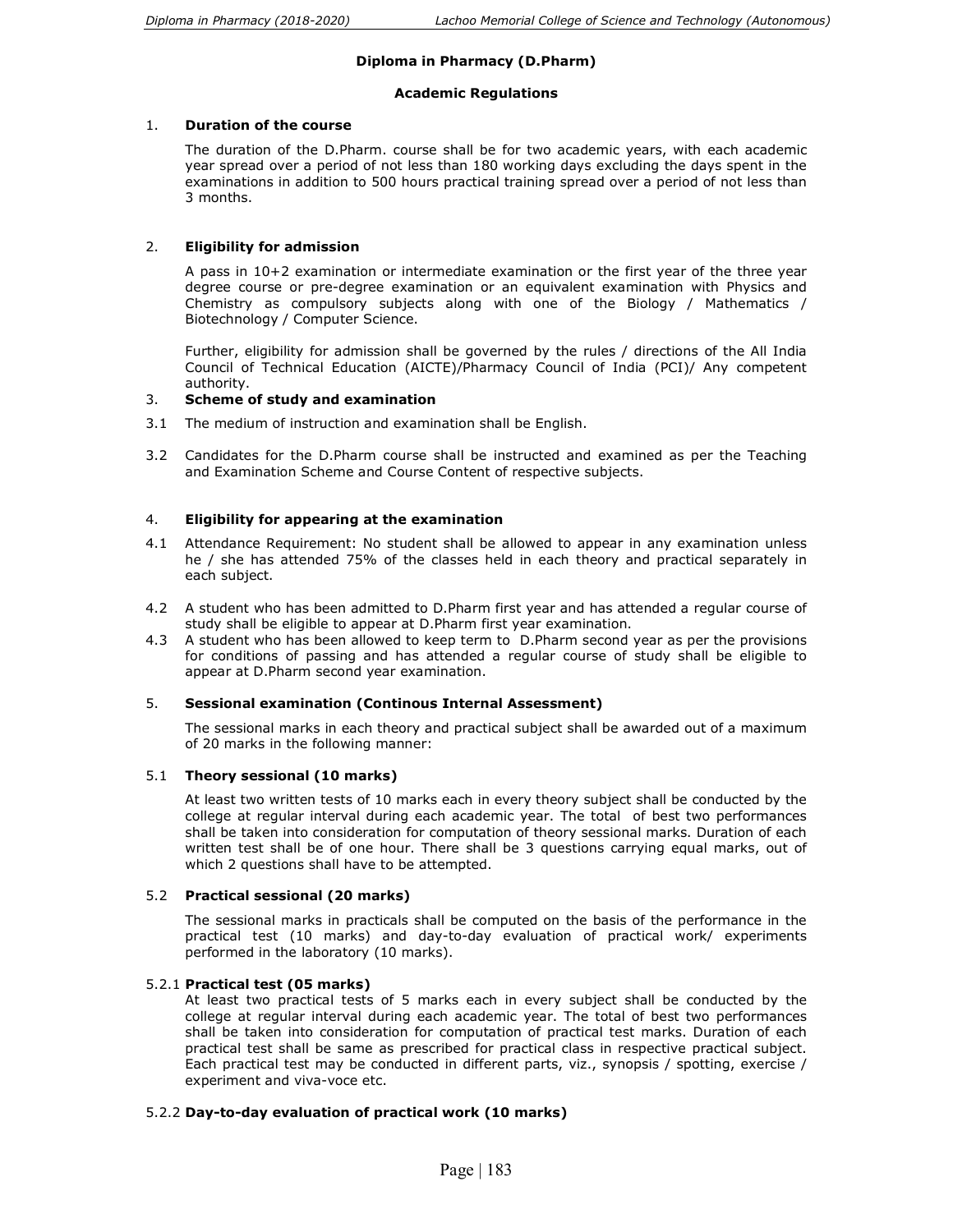The concerned teacher shall evaluate the day-to-day practical work/ experiments performed in the laboratory on the basis of the performance of the practical, viva-voce and maintenance of practical record.

- 5.3 The regular record of marks of sessional examination conducted at the college shall be maintained for each student and must be submitted to concerned authorities before the commencement of main examination.
- 5.4 A student failing in any of the subjects shall have a chance to improve his / her sessional marks both in theory and practical by appearing in one additional sessional examination. The total of best two performances from all the sessionals shall form the basis of calculating the average for computation of improved sessional marks. Marks for day-to-day assessment in the practicals cannot be improved.

#### 6. Main and supplementary examination

- 6.1 Main and supplementary examination for each subject (theory and practical are considered as separate subjects) of all the two years shall be of 80 marks each.
- 6.2 There shall be a main and a supplementary examination in a year as per the Teaching and Examination Scheme and Course Content for D.Pharm First year and D.Pharm second year. Main examination shall be held in the month of April/May or on such dates as may be fixed by the College. Supplementary examination shall be conducted after main examination on such dates as may be fixed by the College.
- 6.2 Main examination in each theory subject shall be of three hours duration. There shall be 7 questions carrying equal marks. First question shall be compulsory and shall be of short note type (5 parts of 4 marks each, student is required to attempt any 4 parts). Out of remaining 6 questions, 4 questions shall have to be attempted.
- 6.3 Main examination in each practical subject shall be of the duration as prescribed for practical class and shall comprise of synopsis / spotting, exercise / experiment and viva-voce etc. The Director, Pharmacy Wing shall send the awards to the concerned authority, immediately after completion of the examination.

#### 7. Practical training

#### 7.1 Period and other conditions of practical training

- 7.1.1 After having appeared in second year examination of Diploma in Pharmacy, a student shall be eligible to undergo practical training in one or more of the following institutions, namely:
	- (i) Hospitals / Dispensaries run by Central / State Governments /Municipal Corporations / Central Government Health Scheme and Employees State Insurance Scheme.
	- (ii) A Pharmacy, Chemist and Druggist licensed under the Drugs and Cosmetics Rules, 1945 made under the Drugs and Cosmetics Act, 1940 (23 of 1940).
- 7.1.2 The institutions referred in sub-regulation (1) shall be eligible to impart training subject to the condition that the number of student pharmacists that may be taken in any hospital, pharmacy, chemist and druggist licensed under the Drugs and Cosmetics Rules, 1945 made under the Drugs and Cosmetics Act, 1940 shall not exceed two where there is one registered pharmacist engaged in the work in which the student pharmacist is undergoing practical training, where there is more than one registered pharmacist similarly engaged, the number shall not exceed one for each additional such registered pharmacist.
- 7.1.3 Hospital and Dispensary other than those specified in sub-regulation (1) for the purpose of giving practical training shall have to be recognized by Pharmacy Council of India on fulfilling the conditions specified in Appendix-D of the Education Regulations 1991 of Pharmacy Council of India.
- 7.1.4 In the course of practical training, the trainees shall have exposure to:
	- (i) Working knowledge of keeping of records required by various acts concerning the profession of pharmacy and
	- (ii) Practical experience in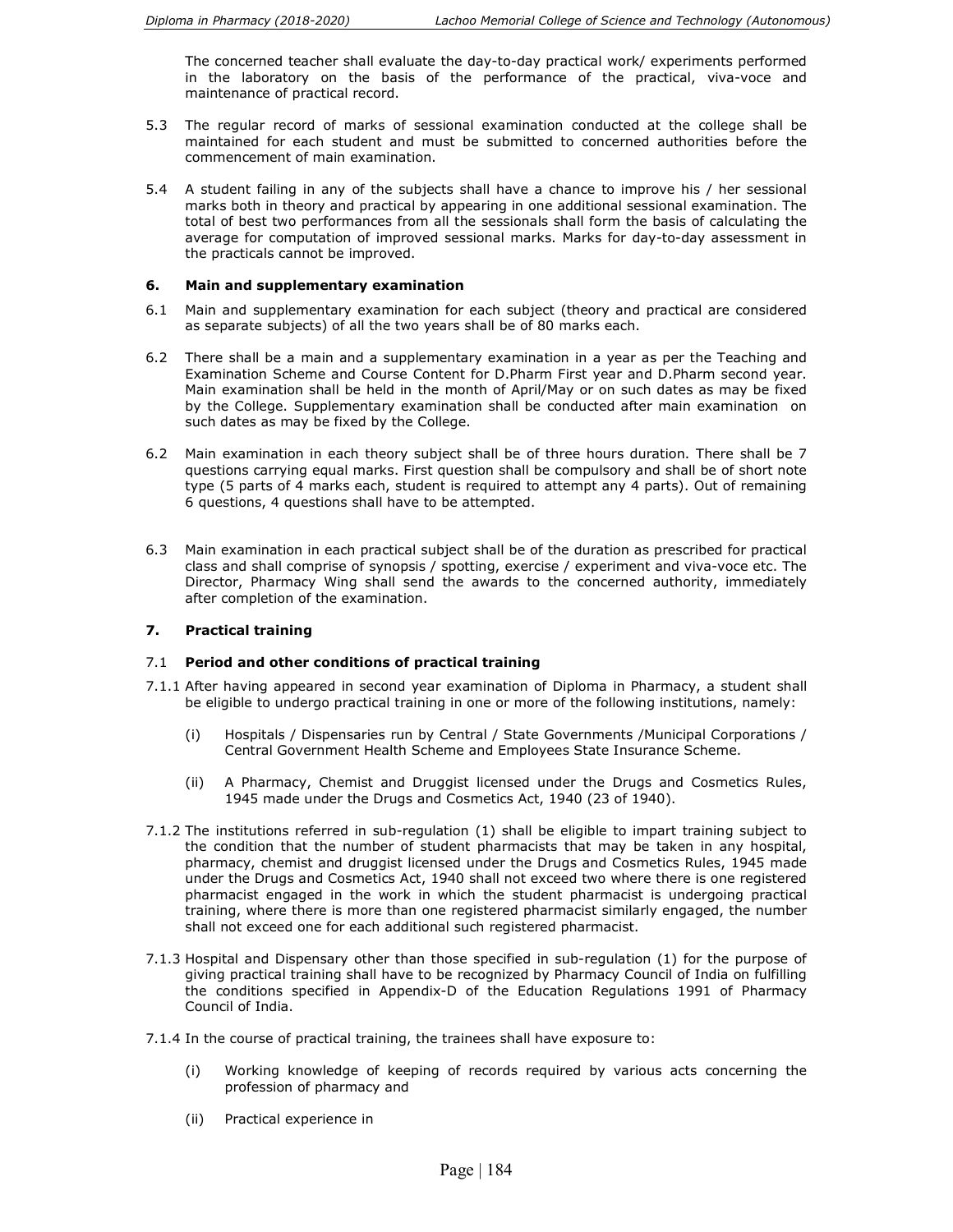- (a) the manipulation of pharmaceutical apparatus in common use;
- (b) the reading, translation and copying of prescription including checking of doses; (c) the dispensing of prescriptions illustrating the commoner methods of
- administering medicaments; (d) the storage of drugs and medical preparations.
- 7.1.5 The practical training shall be not less than 500 hours spread over a period of not less than 3 months provided that not less than 250 hours are devoted to actual dispensing of prescriptions.

#### 7.2 Procedure to be followed prior to commencing of the training

- 7.2.1 The Director, Pharmacy Wing, shall supply application in triplicate in 'Practical Training Contract form for qualification as a Pharmacist' to student eligible to undertake the said practical training. The contract form shall be as specified in Appendix-E to Education Regulations 1991 of Pharmacy Council of India.
- 7.2.2 The Director, Pharmacy Wing, shall fill section I of the Contract Form. The trainee shall fill section II of the said Contract Form and the Head of the institution agreeing to impart the training (hereinafter referred to as the Apprentice Master) shall fill section III of the said Contract Form.
- 7.2.3 It shall be the responsibility of the trainee to ensure that one copy (hereinafter referred to as the first copy of the Contract Form) so filled is submitted to head of the academic training institution and the other two copies (hereinafter referred to as the second copy and the third copy) shall be filed with apprentice master (if he so desires) or with the trainee pending completion of the training.

#### 7.3 Certificate of completion of practical training

 On satisfactory completion of the practical training, the apprentice master shall fill Section IV of the second copy and third copy of Contract Form and cause it to be sent to the the Director, Pharmacy Wing, who shall suitably enter in the first copy of the entries from the second copy and third copy and shall fill Section V of the three copies of Contract Form and thereafter handover both the second copy and the third copy to the trainee.

 This, if completed in all respect, shall be regarded as a certificate of having successfully completed the practical training.

#### 8. Conditions of passing

- 8.1 No student shall be declared as having passed in a subject unless he / she has secured 40% of the maximum marks in the main and CIA (sessional) marks put together in each theory and practical subject. Each theory and practical shall be considered as separate subject.
- 8.2 Students attending the regular course of study of D.Pharm first year shall be allowed to appear in D.Pharm first year examination.
- 8.3 A student who has failed in any number of subjects in D.Pharm first year examination shall be allowed to appear in the supplementary semester examination(s) of D.Pharm first year in the failing subject(s), as an ex student.
- 8.4 Students passing in all the subject(s) or failing in 2 or less than 2 subjects of D.Pharm first year after supplementary examination shall be allowed to keep term for D.Pharm. second year.
- 8.5 Students passing in all the subject(s) or failing in 2 or less than 2 subjects of D.Pharm first year main/supplementary examination and after attending regular course of study for one full academic session of D.Pharm second year shall be allowed to appear in D.Pharm second year examination and shall also be allowed to appear in the failing subject(s) of D.Pharm first year, as an ex-student.
- 8.6 Students failing in more than 2 subjects in supplementary examination(s) of D.Pharm first year shall not be allowed to keep term for D.Pharm second year and shall be allowed to appear in the main/supplementary examination(s) of D.Pharm first year in the failing subject(s), as an ex-student. Such a student shall be allowed to keep term for D.Pharm. second year if he/she comes within limit of two subjects.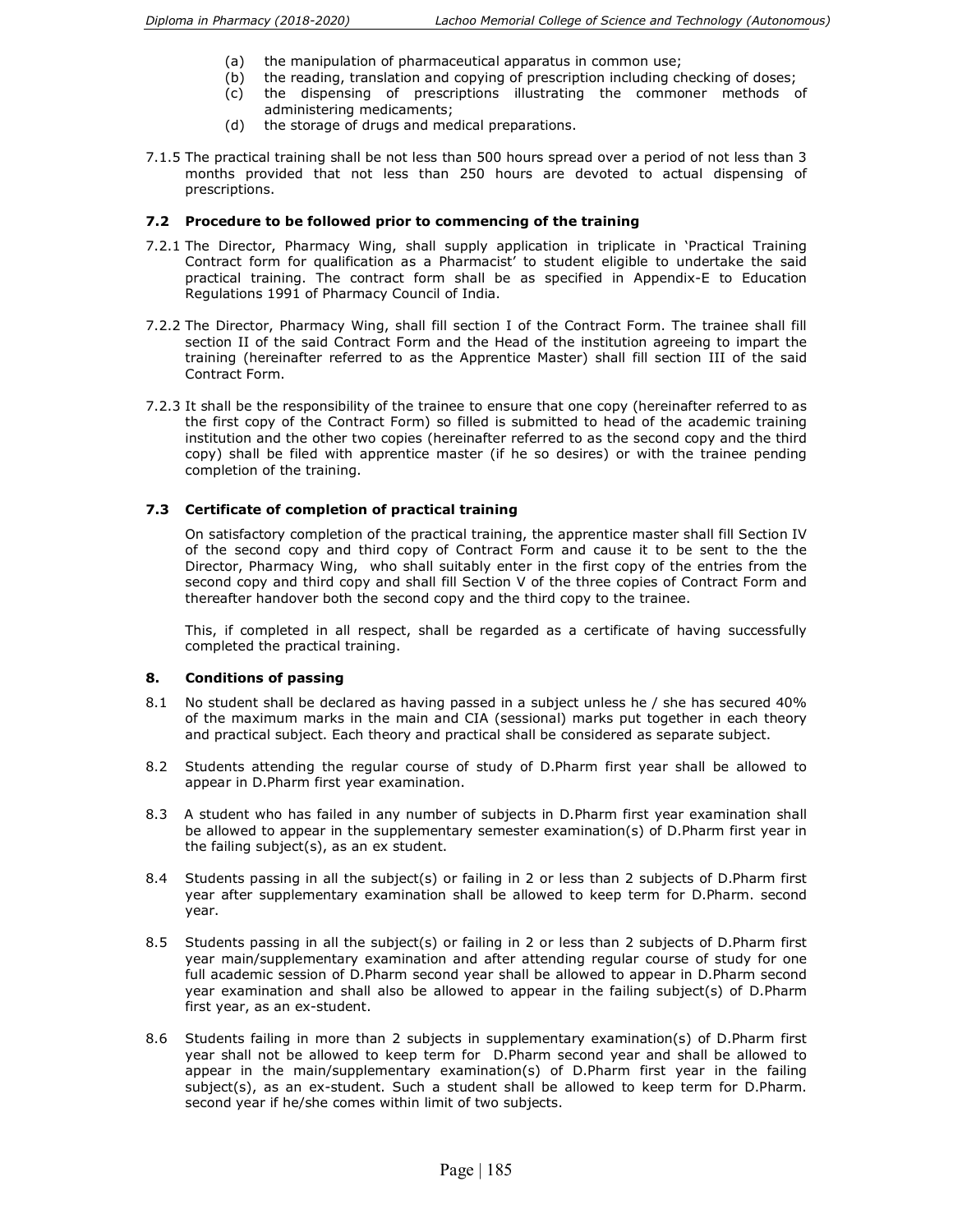- 8.7 A student who has failed in any number of subjects in D.Pharm second year examination shall be allowed to appear in the supplementary examination(s) of D.Pharm second year in the failing subjects and shall also be allowed to appear in the failing subject(s) of D.Pharm first year, as an ex-student.
- 8.8 In no case, a student, who has not passed finally after 4 academic years from the year of admission, shall be allowed to continue the course.

#### 9. Award of diploma, division and rank

- 9.1 Students passing in all the subjects of D.Pharm first year and second year will be declared as having passed D.Pharm course and shall be awarded certificate of Diploma in Pharmacy on satisfactory completion of the practical training.
- 9.2 No division shall be awarded at the end of D.Pharm first and second year examinations. The division to a successful student shall be awarded on the basis of aggregate of marks obtained by him / her in D.Pharm first year and D.Pharm second year examinations regardless of the number of attempts, as shown below:

|              | <b>Percentage of marks</b> | <b>Division</b> |
|--------------|----------------------------|-----------------|
| 75% or above |                            | <b>Honors</b>   |
| 60% or above |                            | First division  |
| 50% or above |                            | Second division |

40% or above Pass

- 9.3 A student shall be declared to have passed a subject with distinction if he/ she secure 75 % or above in the concerned subject.
- 9.4 The actual marks obtained in the failing subject and not the passing marks shall be counted for award of division.
- 9.5 Rank and gold medal shall be conferred to those students who have passed the whole examination in first attempt (without any grace).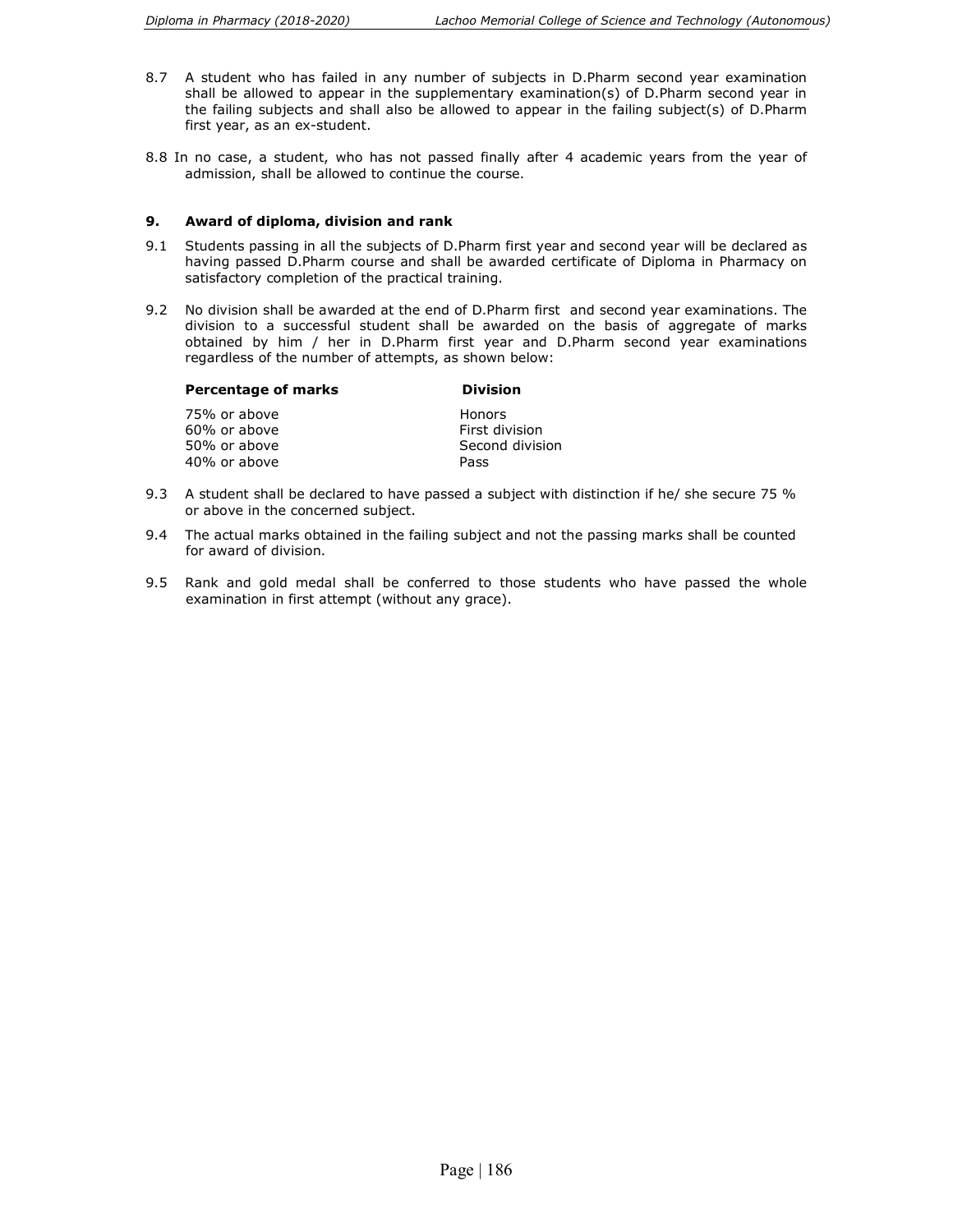#### Teaching and Examination scheme 2018-20

#### D.Pharm Part I

|               | <b>Subject</b>                                | Teaching<br>hrs. per<br>week | Univ.<br>exam.<br>hrs. | <b>Marks</b>  |               |       |
|---------------|-----------------------------------------------|------------------------------|------------------------|---------------|---------------|-------|
| Paper No.     |                                               |                              |                        | Sessi<br>onal | Univ.<br>Exam | Total |
| <b>DPH111</b> | Pharmaceutics-I, Theory                       | 3                            | 3                      | 20            | 80            | 100   |
| <b>DPH121</b> | Pharmaceutics-I, Practical                    | 4                            | 3                      | 20            | 80            | 100   |
| <b>DPH112</b> | Pharmaceutical Chemistry-I, Theory            | 3                            | 3                      | 20            | 80            | 100   |
| <b>DPH121</b> | Pharmaceutical Chemistry-I, Practical         | 3                            | 3                      | 20            | 80            | 100   |
| <b>DPH113</b> | Pharmacognosy, Theory                         | 3                            | 3                      | 20            | 80            | 100   |
| <b>DPH123</b> | Pharmacognosy, Practical                      | 3                            | 3                      | 20            | 80            | 100   |
| <b>DPH114</b> | Biochemistry & Clinical Pathology, Theory     | 2                            | 3                      | 20            | 80            | 100   |
| <b>DPH124</b> | Biochemistry & Clinical Pathology, Practical  | 3                            | 3                      | 20            | 80            | 100   |
| <b>DPH115</b> | Human Anatomy & Physiology, Theory            | 3                            | 3                      | 20            | 80            | 100   |
| <b>DPH125</b> | Human Anatomy & Physiology, Practical         | 2                            | 3                      | 20            | 80            | 100   |
| <b>DPH116</b> | Health Education & Community Pharmacy, Theory | 2                            | 3                      | 20            | 80            | 100   |
|               | Total                                         | 31                           |                        | 220           | 880           | 1100  |

#### D.Pharm Part II

| Paper No.          | <b>Subject</b>                             | Teaching<br>hrs. per<br>week | Univ.<br>exam.<br>hrs. | Marks         |               |       |
|--------------------|--------------------------------------------|------------------------------|------------------------|---------------|---------------|-------|
|                    |                                            |                              |                        | Sessi<br>onal | Univ.<br>Exam | Total |
| DPH211             | Pharmaceutics-II, Theory                   | 3                            | 3                      | 20            | 80            | 100   |
| <b>DPH212</b>      | Pharmaceutics-II, Practical                | 4                            | 3                      | 20            | 80            | 100   |
| <b>DPH212</b>      | Pharmaceutical Chemistry-II, Theory        | 4                            | 3                      | 20            | 80            | 100   |
| <b>DPH222</b>      | Pharmaceutical Chemistry-II, Practical     | 3                            | 3                      | 20            | 80            | 100   |
| <b>DPH213</b>      | Pharmacology & Toxicology, Theory          | 3                            | 3                      | 20            | 80            | 100   |
| DPH <sub>223</sub> | Pharmacology & Toxicology, Practical       | $\mathcal{P}$                | 3                      | 20            | 80            | 100   |
| <b>DPH214</b>      | Pharmaceutical Jurisprudence, Theory       | 2                            | 3                      | 20            | 80            | 100   |
| <b>DPH215</b>      | Drug Store and Business Management, Theory | 3                            | 3                      | 20            | 80            | 100   |
| DPH216             | Hospital & Clinical Pharmacy, Theory       | 3                            | 3                      | 20            | 80            | 100   |
| DPH <sub>226</sub> | Hospital & Clinical Pharmacy, Practical    | 2                            | 3                      | 20            | 80            | 100   |
|                    | Total                                      | 29                           |                        | 200           | 800           | 1000  |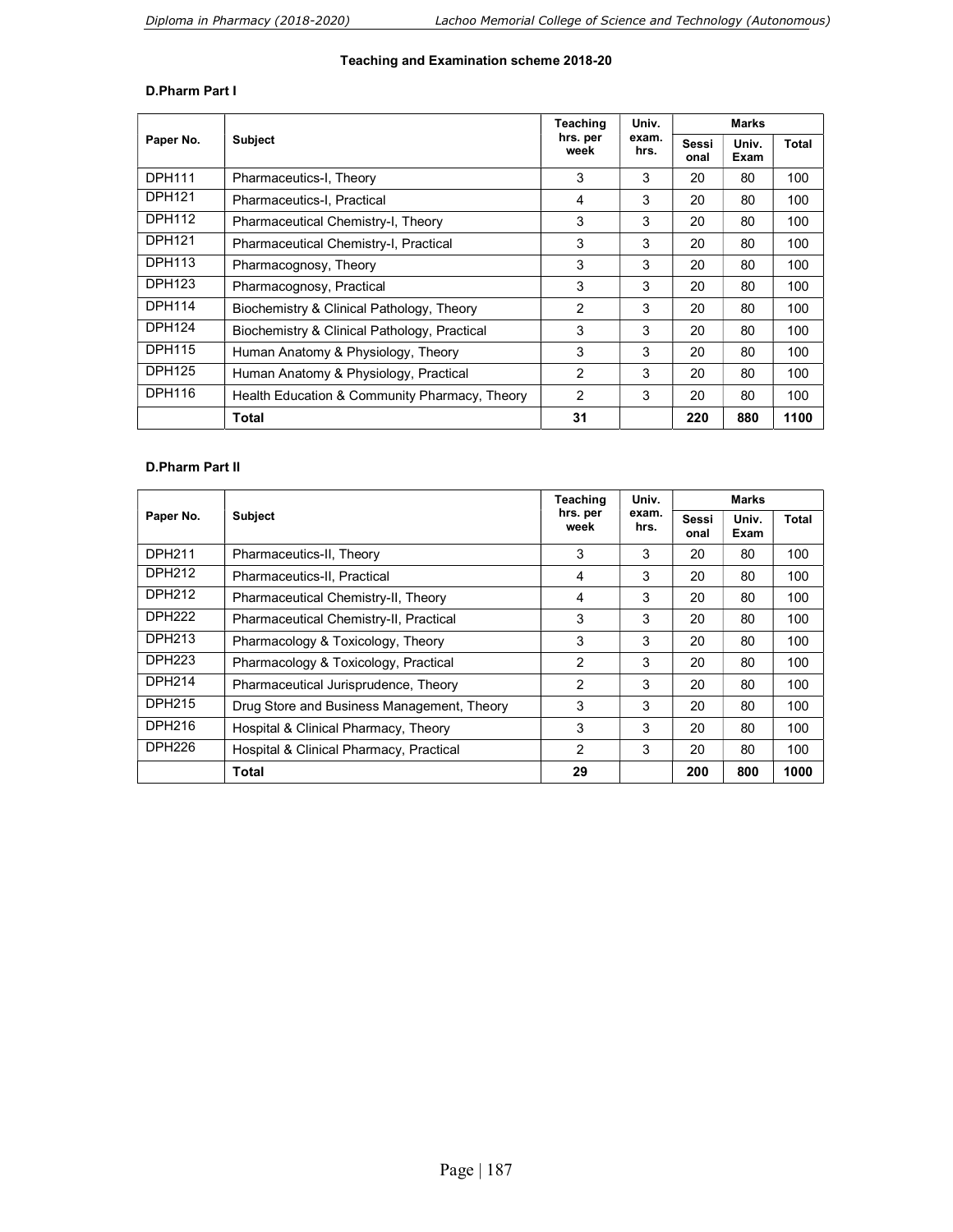## Course Content (2017-19)

#### D.Pharm I Year

| <b>DPH111</b> | <b>Pharmaceutics-I, Theory</b>                                                                                                                                                                                                                                                                                                                                                                                                                                                                                                                                                                                                                                                                                                                                                                                                                                | 75 Hrs |
|---------------|---------------------------------------------------------------------------------------------------------------------------------------------------------------------------------------------------------------------------------------------------------------------------------------------------------------------------------------------------------------------------------------------------------------------------------------------------------------------------------------------------------------------------------------------------------------------------------------------------------------------------------------------------------------------------------------------------------------------------------------------------------------------------------------------------------------------------------------------------------------|--------|
| Unit          | <b>Course Content</b>                                                                                                                                                                                                                                                                                                                                                                                                                                                                                                                                                                                                                                                                                                                                                                                                                                         | Hrs    |
| L             | 1. Introduction to different dosage forms, their classification with<br>examples-their relative applications. Familiarization with new<br>drug delivery systems.<br>2. Introduction to Pharmacopoeias with special reference to the<br>Indian Pharmacopoeia.<br>3. Size reduction-objectives and factors affecting size reduction,<br>methods of size reduction. Study of hammer mill, ball mill, fluid<br>energy mill and disintegrator.<br>4. Size separation-size separation by sifting. Official standards for<br>powders. Sedimentation methods of size separation. Construction<br>and working of cyclone separator.                                                                                                                                                                                                                                    | 18     |
| II            | 5. Metrology-system of weights and measures. Calculations<br>including conversion from one to another system. Percentage<br>calculations and adjustment of products. Use of alligation method<br>in calculations. Isotonic solutions.<br>6. Mixing and homogenization-liquid mixing and powder mixing.<br>7. Mixing of semisolids. Study of silverson mixer homogensier,<br>planetary mixer; agitated powder mixer; triple roller mill; propeller<br>mixer, colloid mill and hand homogenizer, double cone mixer.<br>8. Packaging of pharmaceuticals-desirable features of a container-<br>types of containers. Study of glass and plastics as materials for<br>containers and rubber as a material for closure-their merits and<br>demerits. Introduction to aerosol packaging.                                                                              | 12     |
| III           | 9. Extraction and galenicals-(a) Study of percolation and maceration<br>and their modification, continuous hot extraction-applications in<br>the preparation of tinctures and extracts. (b) Introduction to<br>ayurvedic dosage forms. Clarification and filtration-theory of<br>filtration, filter media; filter aids and selection of filters. Study of<br>the following filtration equipments-filter press, sintered filters,<br>filter candles, metafilter.<br>10. Heat processes-evaporation-definition, factors affecting<br>evaporation-study of evaporating still and evaporating pan.<br>11. Introduction to drying processes-study of tray dryers, fluidized<br>bed dryer, vacuum dryer and freeze dryer.                                                                                                                                           | 14     |
| IV            | 12. Distillation-simple distillation and fractional distillation, steam<br>distillation and vacuum distillation. Study of vacuum still,<br>preparation of purified water I.P. and water for injection I.P.<br>Construction and working of the still used for the same.<br>13. Sterilization-concept of sterilization and its differences from<br>disinfection-thermal resistance of micro-organisms. Detailed<br>study of the following sterilization processes.<br>Sterilization with moist heat,<br>Dry heat sterilization,<br>Sterilization by radiation,<br>Sterilization by filtration and<br>Gaseous sterilization.<br>Aseptic techniques, applications of sterilization processes in hospitals<br>particularly with reference to surgical dressings and intravenous fluids.<br>Precautions for safe and effective handling of sterilization equipment. | 12     |
| $\vee$        | 14. Study of immunological products like sera, vaccines, toxoids and<br>their preparations.<br>15. Processing of tablets-definition; different type of compressed<br>tablets and their properties. Processes involved in the production<br>of tablets; tablets excipients; defects in tablets; evaluation of<br>tablets; physical standards including disintegration and                                                                                                                                                                                                                                                                                                                                                                                                                                                                                      | 19     |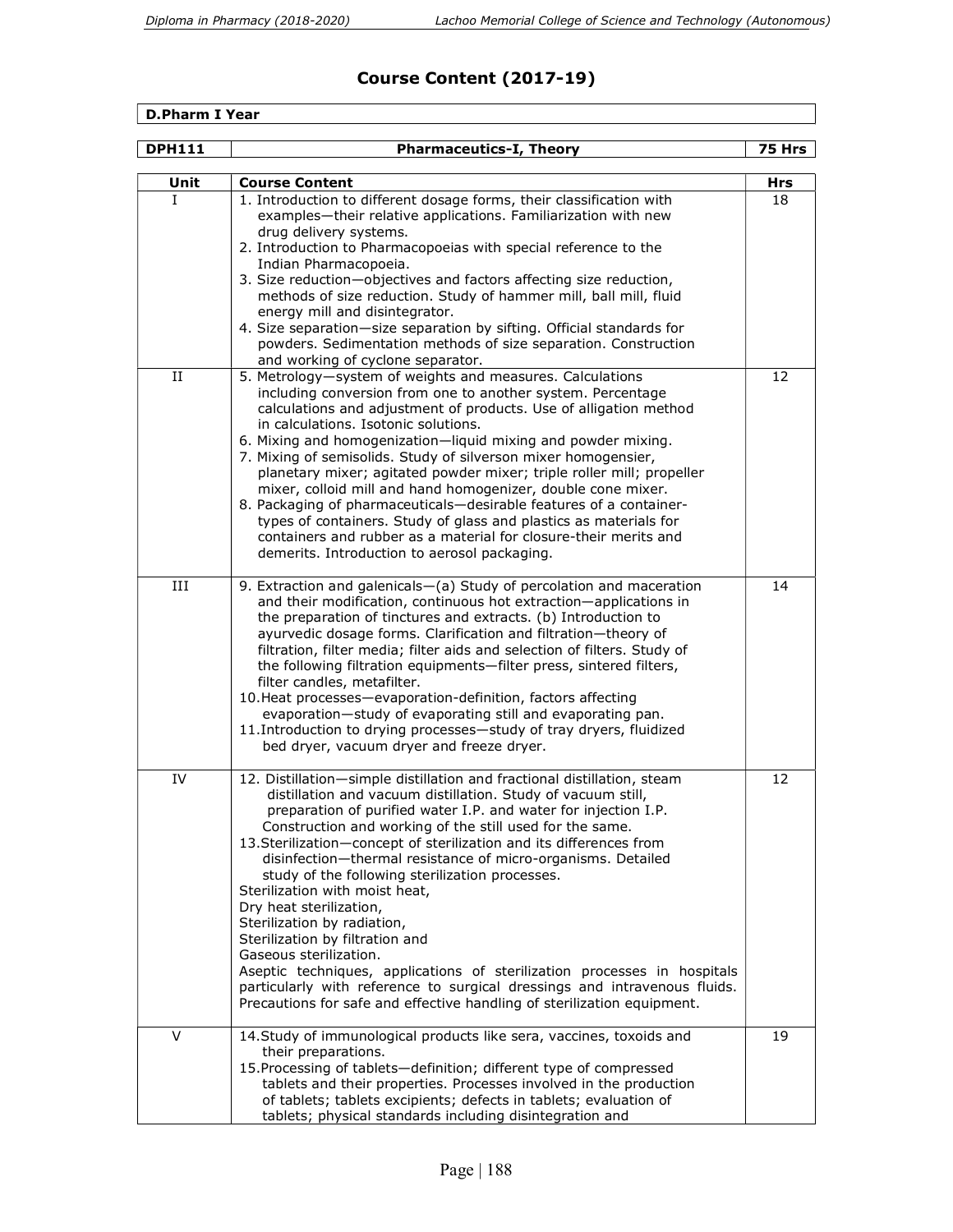| dissolution. Tablet coating-sugar coating; film coating, enteric<br>coating and microencapsulation (tablet coating may be dealt in an<br>elementary manner).<br>16. Processing of capsules—hard and soft gelatin capsules; different<br>sizes of capsules; filling of capsules; handling and storage of<br>capsules. Special applications of capsules. |  |
|--------------------------------------------------------------------------------------------------------------------------------------------------------------------------------------------------------------------------------------------------------------------------------------------------------------------------------------------------------|--|
|--------------------------------------------------------------------------------------------------------------------------------------------------------------------------------------------------------------------------------------------------------------------------------------------------------------------------------------------------------|--|

| <b>Pharmaceutics-I, Practical</b> | 100<br><b>Hrs</b> |
|-----------------------------------|-------------------|
|-----------------------------------|-------------------|

Preparations (minimum number stated against each of the following categories illustrating different techniques involved)<br>1. Aromatic wate

- 1. Aromatic water<br>2. Solutions
- Solutions
- 3. Spirits
- Tinctures<br>5. Extracts
- 5. Extracts<br>6. Creams
- 6. Creams
- 7. Cosmetic preparations<br>8. Capsules
- 8. Capsules<br>9. Tablets
- 9. Tablets<br>10. Prepara
- Preparations involving sterilization
- 11. Ophthalmic preparations<br>12. Preparations involving as
- Preparations involving aseptic techniques

| <b>DPH112</b> | <b>Pharmaceutical Chemistry-I, Theory</b>                                                                                                                                                                                                                                                                                                                                                                                                                                                                                                                                                                                                                                                                                                                                                                                                                 | 75 Hrs     |
|---------------|-----------------------------------------------------------------------------------------------------------------------------------------------------------------------------------------------------------------------------------------------------------------------------------------------------------------------------------------------------------------------------------------------------------------------------------------------------------------------------------------------------------------------------------------------------------------------------------------------------------------------------------------------------------------------------------------------------------------------------------------------------------------------------------------------------------------------------------------------------------|------------|
|               |                                                                                                                                                                                                                                                                                                                                                                                                                                                                                                                                                                                                                                                                                                                                                                                                                                                           |            |
| Unit          | <b>Course Content</b>                                                                                                                                                                                                                                                                                                                                                                                                                                                                                                                                                                                                                                                                                                                                                                                                                                     | <b>Hrs</b> |
| L             | 1. General discussion on the following inorganic compounds including<br>chemical properties, medicinal<br>physical and<br>important<br>and<br>pharmaceutical uses, storage conditions and chemical incompatibility.<br>(A) Acids, bases and buffers-boric acid*, calcium hydroxide,<br>hydrochloric acid, strong ammonium hydroxide, sodium hydroxide<br>and official buffers.<br>(B) Gastrointestinal agents-<br>(i) Acidifying agents-dilute hydrochloric acid.<br>(ii) Antacids-sodium bicarbonate, aluminium hydroxide gel,<br>aluminium<br>phosphate,<br>calcium carbonate,<br>magnesium<br>trisilicate,<br>carbonate, magnesium<br>magnesium<br>oxide,<br>combinations of antacid preparations.<br>(iii) Protectives and adsorbents-bismuth subcarbonate and kaolin.<br>(iv) Saline cathartics-sodium potassium tartrate and magnesium<br>sulphate. | 17         |
| II            | (C) Antioxidants-hypophosphorous acids, sulphur dioxide, sodium<br>bisulphite, sodium metabisulphite, sodium thiosulphate, nitrogen<br>and sodium nitrite.<br>(D) Topical agents-<br>(i) Protectives-talc, zinc oxide, calamine, zinc stearate, titanium<br>dioxide, silicone polymers.<br>(ii) Antimicrobials<br>astringents-hydrogen<br>and<br>peroxide*,<br>potassium permanganate, chlorinated lime, Iodine, solutions<br>of iodine, povidone iodine, boric acid, borax, silver nitrate,<br>protein, mercury, yellow mercuric<br>mild<br>silver<br>oxide,<br>ammoniated mercury.<br>(iii) Sulphur and its compounds-sublimed sulphur, precipitated<br>sulphur, selenium sulfide.<br>(iv) Astringents-alum and zinc sulphate.                                                                                                                          | 13         |
| III           | (E) Dental products-sodium fluoride,<br>stannous fluoride,<br>calcium<br>carbonate, sodium metaphosphate, dicalcium<br>phosphate,<br>strontium chloride, zinc chloride.<br>(F) Inhalants-oxygen, carbon dioxide, nitrous oxide.<br>(G) Respiratory stimulants-ammonium carbonate.<br>(H) Expectorants and emetics-ammonium chloride*, potassium<br>iodide, antimony potassium tartrate.<br>(I) Antidotes-sodium nitrite.                                                                                                                                                                                                                                                                                                                                                                                                                                  | 18         |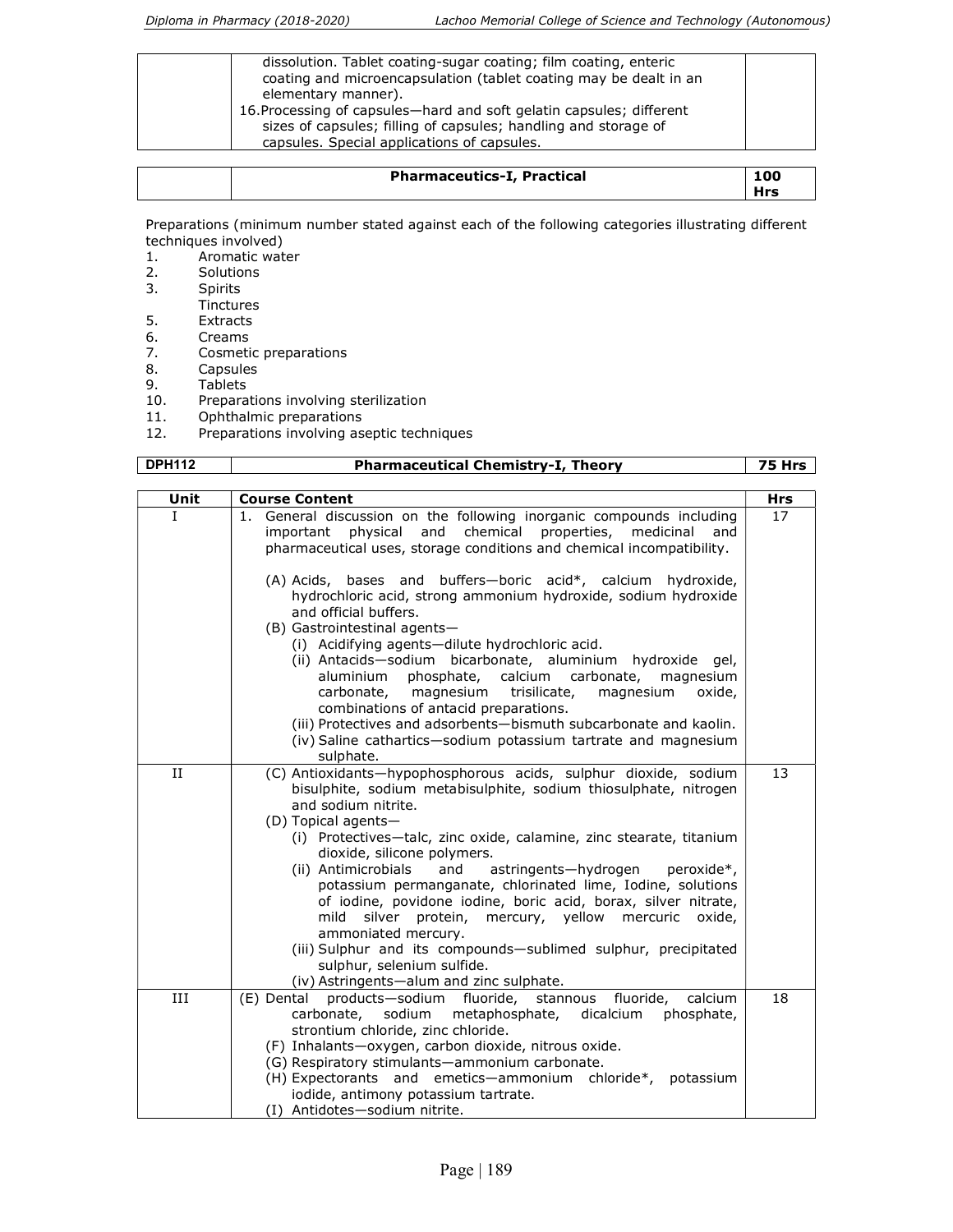|    | 2.       | Major intra and extracellular electrolytes-<br>(A) Electrolytes used for replacement therapy-sodium chloride and its<br>preparations, potassium chloride and its preparations.<br>(B) Physiological acid-base balance and electrolytes used-sodium<br>acetate, potassium acetate, sodium bicarbonate injection, sodium<br>citrate, potassium citrate, sodium lactate injection, ammonium                                                                                                                         |    |
|----|----------|------------------------------------------------------------------------------------------------------------------------------------------------------------------------------------------------------------------------------------------------------------------------------------------------------------------------------------------------------------------------------------------------------------------------------------------------------------------------------------------------------------------|----|
|    |          | chloride and its injection.<br>(C) Combination of oral electrolyte powders and solutions.                                                                                                                                                                                                                                                                                                                                                                                                                        |    |
| IV | 3.<br>4. | Inorganic official compounds of iron, iodine and calcium; ferrous<br>sulfate and calcium gluconate.<br>Radio pharmaceuticals and contrast media-radioactivity-alpha; beta<br>and gamma radiations, biological effects of radiations, measurement<br>of radioactivity, G.M. counter; radio isotopes-their uses, storage and<br>precautions with special reference to the official preparations. Radio<br>opaque contrast media-barium sulfate.<br>5. Identification tests for cations and anions as per<br>Indian | 21 |
|    |          | Pharmacopoeia.                                                                                                                                                                                                                                                                                                                                                                                                                                                                                                   |    |
| v  | 6.       | Quality control of drugs and pharmaceuticals—importance of quality<br>control, significant errors, methods used for quality control, sources of<br>impurities in pharmaceuticals, limit tests for arsenic, chlorides,<br>sulfates, iron and heavy metals.                                                                                                                                                                                                                                                        | 6  |

| <b>DPH122</b> | <b>Pharmaceutical Chemistry-I, Practical</b> |  |
|---------------|----------------------------------------------|--|
|               |                                              |  |

- 1. Identification tests for inorganic compounds particularly drugs and pharmaceuticals.
- 2. Limit test for chlorides, sulfates, arsenic, iron and heavy metals.
- 3. Assay of inorganic pharmaceutical (involving each of the following methods) compounds marked with (\*) under theory.
- (a) Acid-base titrations (at least 3)
	- (b) Redox titrations (one each of permanganometry and iodimetry)
	- (c) Precipitation titrations (at least 2)
	- (d) Complexometric titrations (calcium and magnesium).

#### **DPH113** Pharmacognosy, Theory 75 Hrs

| Unit        | <b>Course Content</b>                                                                                                                                                                                                                                                                                                                                                                                                                                                                                                                                                                                                                                                                            | Hrs |
|-------------|--------------------------------------------------------------------------------------------------------------------------------------------------------------------------------------------------------------------------------------------------------------------------------------------------------------------------------------------------------------------------------------------------------------------------------------------------------------------------------------------------------------------------------------------------------------------------------------------------------------------------------------------------------------------------------------------------|-----|
| $\mathbf I$ | Definition, history and scope of pharmacognosy including indigenous<br>1.<br>system of medicine.<br>2. Various systems of classification of drugs of natural origin.<br>3. Adulteration and drug evaluation; significance of pharmacopoeial<br>standards.                                                                                                                                                                                                                                                                                                                                                                                                                                        | 13  |
| $_{\rm II}$ | Brief outline of occurrence, distribution, outline of isolation,<br>4.<br>identification tests, therapeutic effects and pharmaceutical<br>applications of alkaloids, terpenoids, glycosides, volatile oils, tannins<br>and resins.<br>5. Occurrence, distribution, organoleptic evaluation,<br>chemical<br>constituents including tests wherever applicable and therapeutic<br>efficacy of following categories of drugs.<br>(a) Laxatives-aloes, rhubarb, castor oil, ispaghula, senna.<br>(b) Cardiotonics-digitalis, arjuna.<br>(c) Carminatives & G.I. regulators-umbelliferous fruits-coriander,<br>fennel, ajowan, cardamom, ginger, black pepper, asafoetida,<br>nutmeg, cinnamon, clove. | 20  |
| III         | (d) Astringents-catechu.<br>(e) Drugs acting on nervous systems—hyoscyamus, belladonna,<br>aconite, ashwagandha, ephedra, opium, cannabis, nux vomica.<br>(f) Anithypertensives-rauwolfia.<br>(g) Antitussives-vasaka, tolu balsam, tulsi.<br>(h) Antirheumatics—quggal, colchicum.<br>(i) Antitumour-vinca.<br>(j) Antileprotics-chaulmoogra oil.<br>(k) Antidiabetics-pterocarpus, gymnema sylvestro.<br>(I) Diuretics-gokhru, punarnava.<br>(m) Antidysenterics-ipecacuanha.<br>(n) Antiseptics and disinfectants-benzoin, myrrh, neem, curcuma.<br>(o) Antimalarials-cinchona.                                                                                                               | 15  |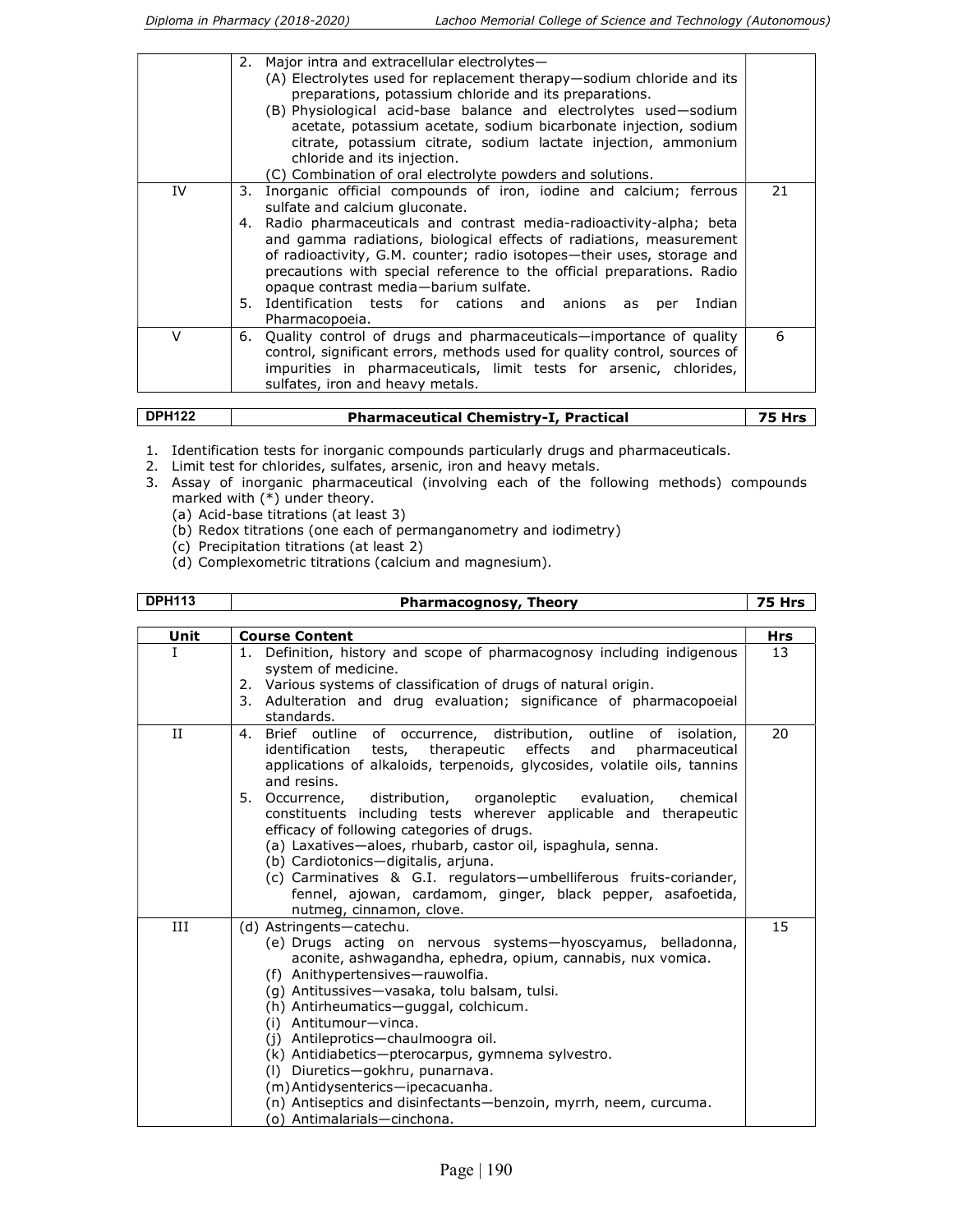| IV | (p) Oxytocics-ergot.<br>(g) Vitamins-shark liver oil and amla.<br>(r) Enzymes-papaya, diastase, yeast.<br>(s) Perfumes and flavouring agents-peppermint oil, lemon oil, orange<br>oil, lemon grass oil, sandalwood.<br>(t) Pharmaceutical aids-honey, arachis oil, starch, kaolin, pectin, | 15 |
|----|--------------------------------------------------------------------------------------------------------------------------------------------------------------------------------------------------------------------------------------------------------------------------------------------|----|
|    | olive oil, lanolin, beeswax, acacia, tragacanth, sodium alginate,<br>agar, guar gum, gelatin.<br>(u) Miscellaneous-liquorice, garlic, picrohiza, dioscorea, linseed,<br>shatavari, shankpushpi, pyrethrum, tobacco.                                                                        |    |
| v  | 6. Collection and preparation of crude drugs from the market as<br>exemplified by ergot, opium, rauwolfia, digitalis, senna.<br>Study of source, preparation and identification of fibres used in<br>7.<br>sutures and surgical dressings—cotton, silk, wool and regenerated<br>fibres.    | 12 |
|    | 8. Gross anatomical studies of senna, datura, cinnamon, cinchona,<br>fennel, clove, ginger, nuxvomica and ipecacuanha.                                                                                                                                                                     |    |

## DPH123 **Pharmacognosy, Practical** 75 Hrs

1. Identification of drugs by morphological characters.

2. Physical and chemical tests for evaluation of drugs wherever applicable.

- 3. Gross anatomical studies (t.s.) of the following drugs : senna, datura, cinnamon, cinchona, coriander, fennel, clove, ginger, nuxvomica, ipecacuanha.
- 4. Identification of fibers and surgical dressings.

| <b>DPH114</b> | <b>Biochemistry and Clinical Pathology, Theory</b>                        |            |
|---------------|---------------------------------------------------------------------------|------------|
|               |                                                                           |            |
| Unit          | <b>Course Content</b>                                                     | <b>Hrs</b> |
| I             | Introduction to biochemistry.<br>1.                                       | 10         |
|               | 2. Brief chemistry and role of carbohydrates, classification, qualitative |            |
|               | tests. Diseases related to carbohydrate metabolism.                       |            |
| и             | 3. Brief chemistry and role of proteins, polypeptides and amino acids,    | 8          |
|               | classification, qualitative tests, biological value, deficiency diseases. |            |
|               | Role of minerals and water in life processes.<br>4.                       |            |
| Ш             | 5. Brief chemistry and role of lipids, classification, qualitative tests. | 8          |
|               | Diseases related to lipid metabolism.                                     |            |
| IV            | 6. Brief chemistry and role of vitamins and coenzymes.                    | 8          |
|               | 7. Enzymes—brief concept of enzymatic action and factors affecting it,    |            |
|               | therapeutic and pharmaceutical importance                                 |            |
| $\vee$        | Brief concept of normal and abnormal metabolism of proteins,<br>8.        | 15         |
|               | carbohydrates and lipids.                                                 |            |
|               | Introduction to pathology of blood and urine.<br>9.                       |            |
|               | (a) Lymphocytes and platelets, their role in health and disease.          |            |
|               | (b) Erythrocytes, abnormal cells and their significance.                  |            |
|               | (c) Abnormal constituents of urine and their significance in diseases.    |            |
|               |                                                                           |            |

| DPH124 | <b>Biochemistry and Clinical Pathology, Practical</b> | <b>75 Hrs</b> |
|--------|-------------------------------------------------------|---------------|

- 1. Detection and identification of proteins, amino acids, carbohydrates and lipids.
- 2. Analysis of normal and abnormal constituents of blood and urine (glucose, urea, creatine, creatinine, cholesterol, alkaline phosphatase, acid phosphatase, bilirubin, SGPT, SGOT, calcium, diastase, lipase).
- 3. Examination of sputum and faeces (microscopic & staining).
- 4. Practice in injecting drugs by intramuscular, subcutaneous and intravenous routes, withdrawal of blood samples.

| <b>DPH115</b> | <b>Human Anatomy and Physiology, Theory</b>                                                                                                                                                    | 75 Hrs     |
|---------------|------------------------------------------------------------------------------------------------------------------------------------------------------------------------------------------------|------------|
|               |                                                                                                                                                                                                |            |
| Unit          | <b>Course Content</b>                                                                                                                                                                          | <b>Hrs</b> |
| I             | Scope of anatomy and physiology, definition of various terms used in<br>anatomy.<br>2. Structure of cell, function of its components with special reference to<br>mitochondria and microsomes. | 14         |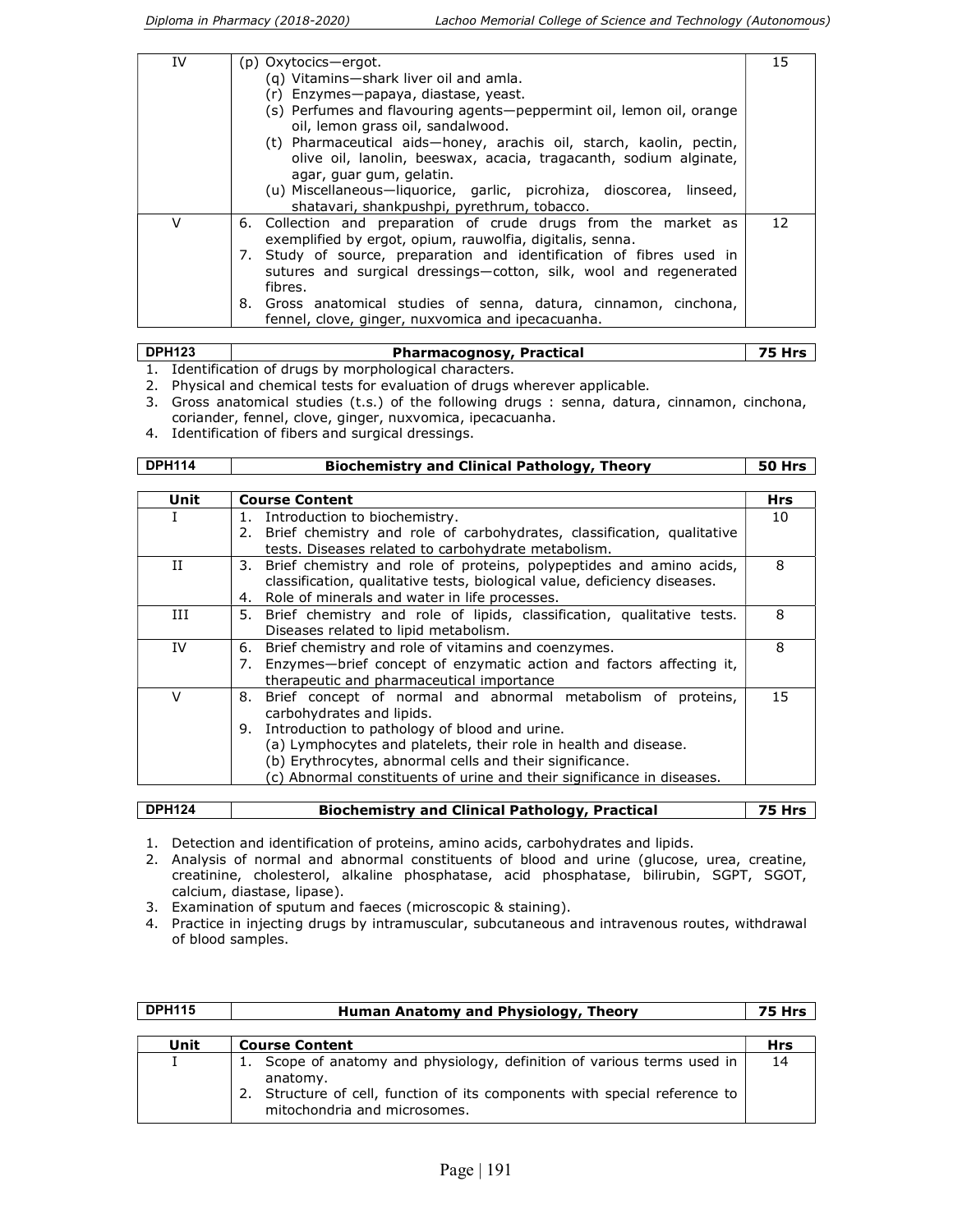|        | 3. Elementary tissues of the body, i.e. epithelial tissue, muscular tissue,<br>connective tissue and nervous tissue.                                                                                                                                                                                         |    |
|--------|--------------------------------------------------------------------------------------------------------------------------------------------------------------------------------------------------------------------------------------------------------------------------------------------------------------|----|
|        | 4. Structure and function of skeleton, classification of joints and their<br>function, joint disorders.                                                                                                                                                                                                      |    |
| H      | 5. Composition of blood, functions of blood elements, blood group and<br>coagulation of blood, brief information regarding disorders of blood.                                                                                                                                                               | 16 |
|        | Name and functions of lymph glands.<br>6.<br>7. Structure and functions of various parts of the heart, arterial and<br>venous system with special reference to the names and positions of<br>main arteries and veins, blood pressure and its recording, brief<br>information about cardiovascular disorders. |    |
| Ш      | 8. Various parts of respiratory system and their functions. Physiology of<br>respiration.                                                                                                                                                                                                                    | 16 |
|        | 9. Various parts of urinary system and their functions, structure and<br>functions of kidney. Physiology of urine formation. Pathophysiology of<br>renal diseases and oedema.                                                                                                                                |    |
|        | 10. Reproductive system-physiology and anatomy of reproductive<br>system.                                                                                                                                                                                                                                    |    |
| IV     | 11. Structure of skeletal muscle. Physiology of muscle contraction, names,<br>positions, attachments and functions of various skeletal muscles.<br>Physiology of neuromuscular junction.                                                                                                                     | 16 |
|        | 12. Various parts of central nervous system, brain and its parts, functions<br>and reflex action. Anatomy and physiology of autonomic nervous<br>system.                                                                                                                                                     |    |
|        | 13. Elementary knowledge of structure and functions of the organs of<br>taste, smell, ear, eye and skin. Physiology of pain.                                                                                                                                                                                 |    |
| $\vee$ | 14. Digestive system—names of various parts of digestive system and<br>their functions. Structure and functions of liver, physiology of<br>digestion and absorption.                                                                                                                                         | 13 |
|        | 15. Endocrine glands and hormones. Locations of glands, their hormones<br>and functions-pituitary, thyroid, adrenal and pancreas.                                                                                                                                                                            |    |

| $\overline{ }$ DPH125 | <b>Human Anatomy and Physiology, Practical</b> | <b>50 Hrs</b> |
|-----------------------|------------------------------------------------|---------------|
|                       |                                                |               |

- 1. Study of the human skeleton.
- 2. Study with the help of charts and models, of the following system and organs:<br>(a) Digestive system (b) Respiratory system
	- (b) Respiratory system
	-
	- (c) Cardiovascular system (d) Urinary system<br>(e) Reproductive system (f) Nervous system (e) Reproductive system
	- (g) Eye (h) Ear
- 3. Microscopic examination of ephithelial tissue, cardiac muscle, smooth muscle, skeletal muscle. Connective tissue and nervous tissues.
- 4. Examination of blood films for TLC, DLC and malarial parasite.
- 5. Determination of clotting time of blood, erythrocyte sedimentation rate and haemoglobin value.
- 6. Recording of body temperature, pulse, heart rate, blood pressure and ECG.

| <b>DPH116</b> | <b>Health Education and Community Pharmacy, Theory</b>                                                                                                                                                                                                                                                                                                                                                                                                                                                                                 | <b>50 Hrs</b> |
|---------------|----------------------------------------------------------------------------------------------------------------------------------------------------------------------------------------------------------------------------------------------------------------------------------------------------------------------------------------------------------------------------------------------------------------------------------------------------------------------------------------------------------------------------------------|---------------|
| Unit          | <b>Course Content</b>                                                                                                                                                                                                                                                                                                                                                                                                                                                                                                                  | <b>Hrs</b>    |
|               | 1. Concept of health—definition of physical health, mental health, social<br>health, spiritual health, determinants of health, indicators of health,<br>concept of disease, natural history of diseases, the disease agents,<br>concept of prevention of diseases.<br>2. Environment and health-sources of water supply, water pollution,<br>purification of water, health and air, noise, light-solid waste disposal<br>and control-medical entomology, arthropod borne diseases and their<br>control, rodents, animals and diseases. | 10            |
| Π             | 3. First aid—emergency treatment in shock, snake bite, burns, poisoning,<br>heart disease, fractures and resuscitation methods. Elements of minor<br>surgery and dressings.<br>4. Fundamental principles of microbiology—classification of microbes,<br>isolation, staining techniques of organisms of common diseases.                                                                                                                                                                                                                | 08            |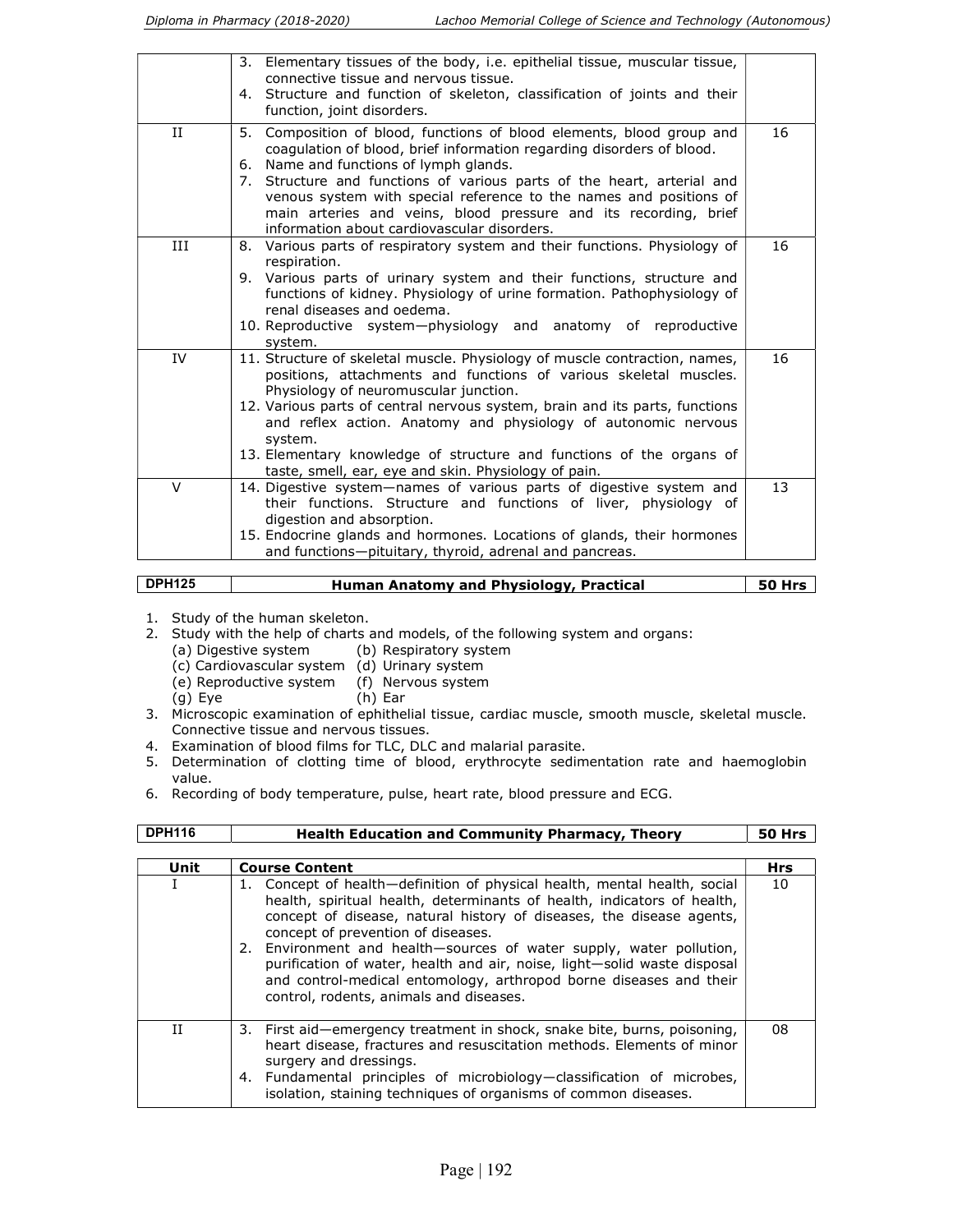| Ш  | 5. | Non-communicable diseases—causative agents, prevention, care and                                                                                                                                                                                                                                                                                                                               | 12 |
|----|----|------------------------------------------------------------------------------------------------------------------------------------------------------------------------------------------------------------------------------------------------------------------------------------------------------------------------------------------------------------------------------------------------|----|
|    |    | control. Cancer, diabetes, blindness, cardiovascular diseases.                                                                                                                                                                                                                                                                                                                                 |    |
|    | 6. | Communicable disease—causative agents, modes of transmission and<br>prevention.                                                                                                                                                                                                                                                                                                                |    |
|    |    | (a) Respiratory infections-chicken pox, measles, influenza, diptheria,<br>whooping cough and tuberculosis.                                                                                                                                                                                                                                                                                     |    |
|    |    | (b) Intestinal infections-poliomyelitis, hepatitis, cholera, typhoid,<br>food poisoning, hookworm infection.                                                                                                                                                                                                                                                                                   |    |
|    |    | (c) Arthropod borne infections-plague, malaria, filariasis.                                                                                                                                                                                                                                                                                                                                    |    |
|    |    | (d) Surface infections-rabies, trachoma, tetanus, leprosy.                                                                                                                                                                                                                                                                                                                                     |    |
|    |    | (e) Sexually transmitted diseases-syphilis, gonorrhoea, AIDS.                                                                                                                                                                                                                                                                                                                                  |    |
| IV | 7. | Nutrition and health—classification of foods, requirements, diseases<br>induced due to deficiency of proteins, vitamins and minerals-<br>treatment and prevention.                                                                                                                                                                                                                             | 11 |
|    | 8. | Demography and family planning—demography cycle, fertility, family<br>planning, contraceptive methods, behavioural methods, natural family<br>planning methods, chemical methods, mechanical methods, hormonal<br>contraceptives, population problem of India.                                                                                                                                 |    |
| V  | 9. | Epidemiology—scope, methods, uses,<br>of<br>dynamics<br>disease<br>transmission, immunity and immunisation, immunological products<br>and their dose schedule. Principles of disease control and prevention,<br>hospital acquired infection, prevention and control. Disinfection, types<br>of disinfection procedures, for faeces, urine, sputum, room linen, dead<br>bodies and instruments. | 09 |

### D.Pharm II Year

| <b>DPH211</b> | <b>Pharmaceutics-II, Theory</b>                                                                                                                                                                                                                                                                                                                                                                                                                                                                                                                                                                                                                                                                                                                                                                                                                                                                                                                                                                          | 75 Hrs |
|---------------|----------------------------------------------------------------------------------------------------------------------------------------------------------------------------------------------------------------------------------------------------------------------------------------------------------------------------------------------------------------------------------------------------------------------------------------------------------------------------------------------------------------------------------------------------------------------------------------------------------------------------------------------------------------------------------------------------------------------------------------------------------------------------------------------------------------------------------------------------------------------------------------------------------------------------------------------------------------------------------------------------------|--------|
|               |                                                                                                                                                                                                                                                                                                                                                                                                                                                                                                                                                                                                                                                                                                                                                                                                                                                                                                                                                                                                          |        |
| Unit          | <b>Course Content</b>                                                                                                                                                                                                                                                                                                                                                                                                                                                                                                                                                                                                                                                                                                                                                                                                                                                                                                                                                                                    | Hrs    |
| $\mathbf{I}$  | 1. Dispensing Pharmacy:<br>(i) Prescriptions: Reading and understanding of prescription; latin<br>terms commonly used (detailed study is not necessary), modern<br>methods of prescribing, adoption of metric system, calculations<br>involved in dispensing.<br>(ii) Incompatibilities in prescriptions: Study of various types of<br>incompatibilities-physical, chemical and therapeutic.<br><b>Posology:</b> Dose and dosage of drugs, factors influencing<br>(iii)<br>dose, calculations of doses on the basis of age, sex and surface<br>area, veterinary doses.                                                                                                                                                                                                                                                                                                                                                                                                                                   | 11     |
| II            | <b>Dispensed Medications:</b><br>2.<br>(Note: A detailed study of the following dispensed medication is<br>necessary. Methods of preparation with theoretical and practical<br>aspects, use of appropriate containers and closures, special labeling<br>requirements and storage conditions should be highlighted).<br>(i) Powders: Types of powders, advantages and disadvantages of<br>powders, granules, cachets and tablet triturates. Preparation of<br>different types of powders encountered in prescriptions. Weighing<br>methods, possible errors in weighing, minimum weighable amount<br>and weighing of a material below the minimum weighable amount,<br>geometric dilution and proper usage and care of dispensing<br>balance.<br>(ii) Liquid oral dosage forms:<br>(a) Monophasic-theoretical aspects including commonly used<br>vehicles, essential adjuvants like stabilizers, colourants and<br>flavours, with examples.<br>Review of the following monophasic liquids with details of | 19     |
|               | formulation and practical methods.<br>Liquids for internal<br>Liquids for external administration<br>administration<br>or used on mucous membranes<br>Mixtures and concentrates,<br>Gargles                                                                                                                                                                                                                                                                                                                                                                                                                                                                                                                                                                                                                                                                                                                                                                                                              |        |
|               | Syrups<br>Mouth washes<br>Throat paints<br>Elixirs<br>Douches                                                                                                                                                                                                                                                                                                                                                                                                                                                                                                                                                                                                                                                                                                                                                                                                                                                                                                                                            |        |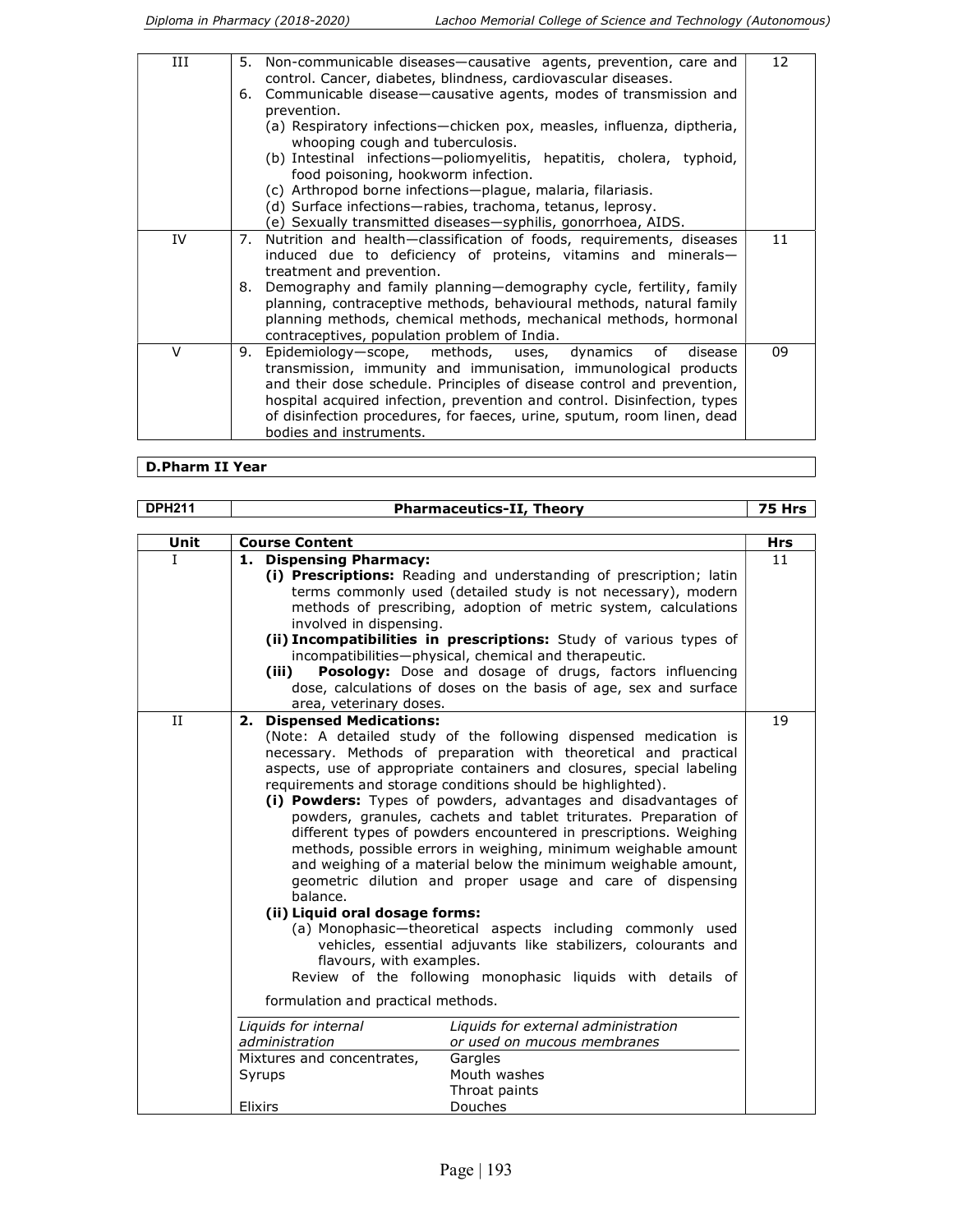|        | Ear drops                                                                                                                        |    |
|--------|----------------------------------------------------------------------------------------------------------------------------------|----|
|        | Nasal drops & sprays                                                                                                             |    |
|        | Liniments                                                                                                                        |    |
|        | Lotions                                                                                                                          |    |
|        |                                                                                                                                  |    |
| Ш      | (b) Biphasic liquid dosage forms:                                                                                                | 19 |
|        | Suspensions (elementary study)-suspensions containing                                                                            |    |
|        | diffusible solids and liquids and their preparations. Study                                                                      |    |
|        | of the adjuvants used like thickening agents, wetting<br>agents, their necessity and quantity to be incorporated.                |    |
|        | Suspensions of precipitate forming liquids like tinctures,                                                                       |    |
|        | their preparations and stability. Suspensions produced by                                                                        |    |
|        | chemical reaction. An introduction to flocculated / non-                                                                         |    |
|        | flocculated suspension system.                                                                                                   |    |
|        | Emulsions-types of emulsions, identification of emulsion                                                                         |    |
|        | system, formulation of emulsions, selection of emulsifying                                                                       |    |
|        | agents. Instabilities in emulsions. Preservation<br>of                                                                           |    |
|        | emulsions.                                                                                                                       |    |
|        | <b>Dental and cosmetic preparations:</b><br>(iii)                                                                                |    |
|        | dentifrices,<br>facial cosmetics,<br>Introduction to<br>deodorants,                                                              |    |
|        | antiperspirants, shampoos, hair dressings and hair removers.                                                                     |    |
| IV     | (iv)<br>Semi-solid dosage forms:                                                                                                 | 15 |
|        | (a) Ointments-types of ointments, classification and selection of                                                                |    |
|        | dermatological vehicles. Preparation and stability of ointments<br>by the following processes: (i) trituration (ii) fusion (iii) |    |
|        | chemical reaction (iv) emulsification.                                                                                           |    |
|        | (b) Pastes-differences between ointments and pastes, bases of                                                                    |    |
|        | pastes, preparation of pastes and their preservation.                                                                            |    |
|        | (c) Jellies—an introduction to the different types of jellies and                                                                |    |
|        | their preparation.                                                                                                               |    |
|        | (d) An elementary study of poultice.                                                                                             |    |
|        | (e) Suppositories and passaries—their relative<br>merits<br>and                                                                  |    |
|        | demerits,<br>suppositories,<br>suppository<br>types<br>of<br>bases,                                                              |    |
|        | classification, properties.<br>Preparation<br>and<br>packing<br>of                                                               |    |
|        | suppositories. Use of suppositories for drug absorption.                                                                         |    |
| $\vee$ | (v) Sterile dosage forms:<br>(a) Parenteral dosage forms-definition, general requirements for                                    | 11 |
|        | parenteral dosage forms, types of parenteral formulations,                                                                       |    |
|        | vehicles, adjuvants, processing, personnel, facilities<br>and                                                                    |    |
|        | quality control. Preparation of intravenous fluids<br>and                                                                        |    |
|        | admixtures-total parenteral nutrition, dialysis fluids.                                                                          |    |
|        | (b) Sterility testing, particulate matter monitoring, faulty seal                                                                |    |
|        | packaging.                                                                                                                       |    |
|        | (c) Ophthalmic products-study of essential characteristics of                                                                    |    |
|        | different ophthalmic preparations. Formulation additives,                                                                        |    |
|        | special precautions in handling and storage of ophthalmic                                                                        |    |
|        | products.                                                                                                                        |    |
|        |                                                                                                                                  |    |

| <b>DPH221</b> | <b>Pharmaceutics-II, Practical</b> | 100 |
|---------------|------------------------------------|-----|
|               |                                    | Hrs |

Dispensing of at least 100 products covering a wide range of preparations such as mixtures, emulsions, lotions, liniments, ENT preparations, ointments, suppositories, powders, incompatible prescriptions etc

| <b>DPH212</b> | <b>Pharmaceutical Chemistry-II, Theory</b> | 100<br>Hrs |
|---------------|--------------------------------------------|------------|
|               |                                            |            |

| Unit | <b>Course Content</b>                                                                                                                                                                                                                                                                                                                                                                                                                                                        | <b>Hrs</b> |
|------|------------------------------------------------------------------------------------------------------------------------------------------------------------------------------------------------------------------------------------------------------------------------------------------------------------------------------------------------------------------------------------------------------------------------------------------------------------------------------|------------|
|      | 1. Introduction to the nomenclature of organic chemical systems with<br>particular reference to heterocyclic system containing upto 3 rings.<br>2. The chemistry of following pharmaceutical organic compounds<br>covering their nomenclature, chemical structure, uses and the<br>important physical and chemical properties (chemical structure of only<br>those compounds marked with asterisk $(*)$ .<br>The stability and storage conditions and the different types of | 28         |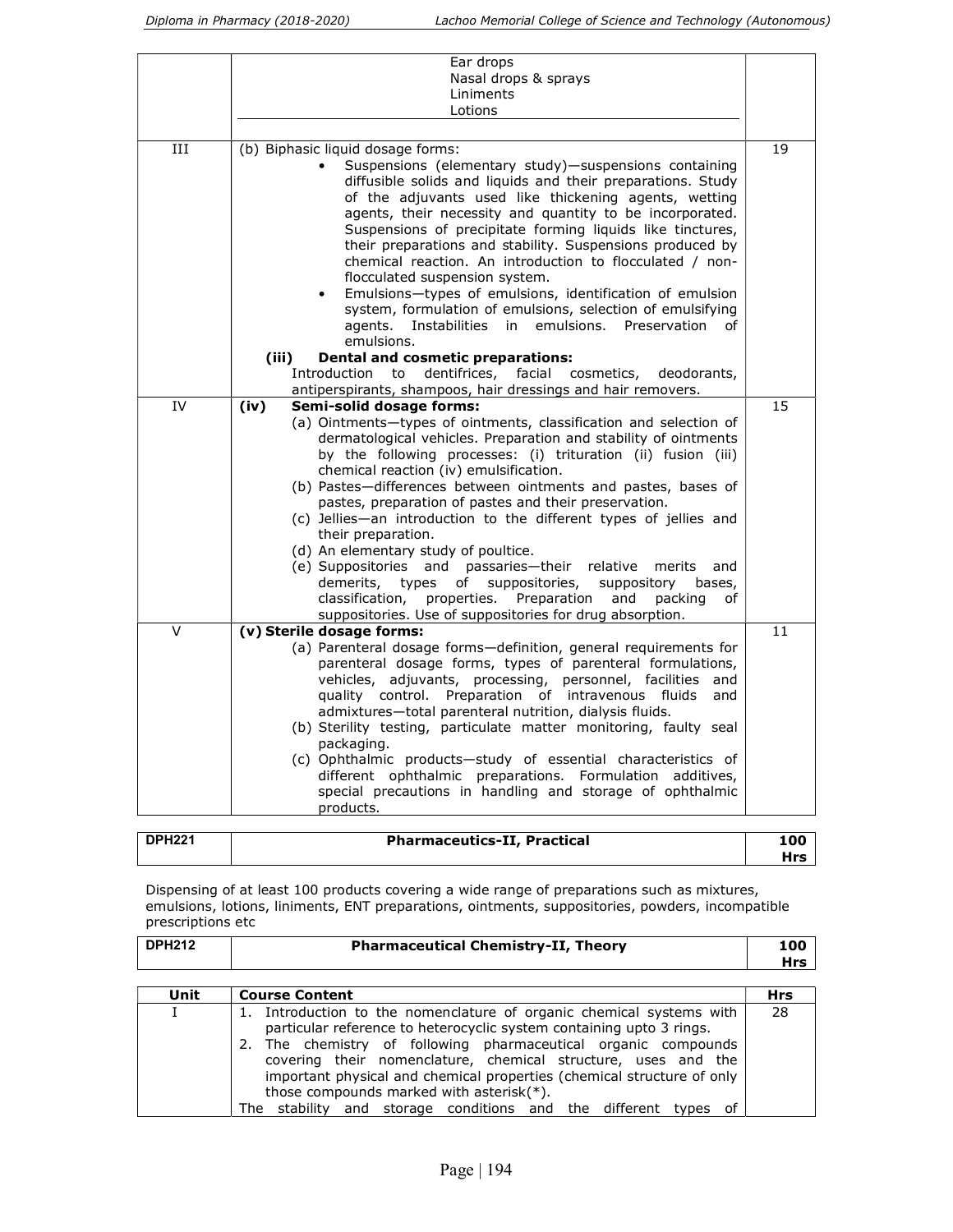|             | pharmaceutical formulations of these drugs and their popular brand<br>names.                                                                        |    |
|-------------|-----------------------------------------------------------------------------------------------------------------------------------------------------|----|
|             | disinfectants-proflavine*,<br>Antiseptics<br>and<br>benzalkoniumchloride,                                                                           |    |
|             | chlorocresol*,<br>formaldehyde<br>cetrimide,<br>chloroxylene,<br>solution,                                                                          |    |
|             | hexachlorophene, liquified phenol, nitrofurantoin.                                                                                                  |    |
|             | Sulfonamides-sulfadiazine,<br>sulfaguanidine*,<br>phthalylsulfathiazole,<br>sulfadimethoxine,<br>sulfamethoxypyridazine,                            |    |
|             | succinylsulfathiazole,<br>sulfamethoxazole, co-trimoxazole, sulfacetamide*.                                                                         |    |
|             | Antileprotic drugs-clofazimine, thiambutosine, dapsone*, solapsone.                                                                                 |    |
|             | Anti-tubercular drugs-isoniazid*, PAS*, streptomycin,<br>rifampicin,                                                                                |    |
|             | ethambutol*, thiacetazone, ethionamide, cycloserine, pyrazinamide*.                                                                                 |    |
|             | Antiamoebic<br>and<br>anthelminitic<br>drugs-emetine, metronidazole*,<br>hydroxyquinolines,<br>diloxanide furoate, paromomycin,                     |    |
|             | halogenated<br>piperazine*, mebendazole, D.E.C.*.                                                                                                   |    |
|             | Antimalarial drugs-chloroquine*, amodiaquine, primaquine, proguanil,                                                                                |    |
|             | pyrimethamine*, quinine, trimethoprim.                                                                                                              |    |
| $_{\rm II}$ | Antibiotics-benzyl penicillin*, phenoxy methyl penicillin*, benzathine                                                                              | 14 |
|             | penicillin, ampicillin*, cloxacillin, carbenicillin, gentamicin, neomycin,                                                                          |    |
|             | erythromycin, tetracycline, cephalexin, cephaloridine, cephalothin,<br>griseofulvin, chloramphenicol.                                               |    |
|             | Antifungal agents-undecyclenic acid, tolnaftate, nystatin, amphotericin B,                                                                          |    |
|             | hamycin.                                                                                                                                            |    |
|             | Tranquilizers-chlorpromazine*, prochlorperazine,<br>trifluoperazine,                                                                                |    |
|             | haloperidol*, triperiodol, oxypertine,<br>chlordizepoxide,<br>thiothixene,                                                                          |    |
|             | diazepam* lorazepam, meprobamate.<br>Hypnotics-phenobarbitone*, butobarbitone, cyclobarbitone, nitrazepam,                                          |    |
|             | glutethimide*, methyprylone, paraldehyde, triclofos sodium.                                                                                         |    |
| III         | anaesthetics-halothane*, cyclopropane*, diethyl<br>General<br>$ether^*$ .                                                                           | 16 |
|             | methohexital sodium, thiopental sodium, trichloroethylene.                                                                                          |    |
|             | drugs-amitriptyline, nortryptyline,<br>imipramine*,<br>Antidepressant<br>phenelzine, tranylcypromine.                                               |    |
|             | Analeptics-theophylline, caffeine*, coramine*, dextro-amphetamine.                                                                                  |    |
|             | drugs-adrenaline*, noradrenaline,<br>Adrenergic<br>isoprenaline*,                                                                                   |    |
|             | phenylephrine, salbutamol, terbutaline, ephedrine*, pseudoephedrine.                                                                                |    |
|             | Adrenergic antagonist-tolazoline, propranolol*, practolol.                                                                                          |    |
|             | Cholinergic drugs-neostigmine*, pyridostigmine, pralidoxime, pilocarpine,<br>physostigmine*.                                                        |    |
|             | Cholinergic<br>antagonists-atropine*,<br>homatropine,<br>hyoscine,                                                                                  |    |
|             | propantheline*, benztropine, tropicamide, biperiden*.                                                                                               |    |
| IV          | Diuretic drugs-furosemide*, chlorothiazide,<br>hydrochlorothiazide*                                                                                 | 16 |
|             | benzthiazide, urea*, mannitol*, ethacrynic acid.                                                                                                    |    |
|             | Cardiovascular drugs-ethyl nitrite*, glyceryl trinitrate, alpha methyl<br>dopa, quanethidine, clofibrate, quinidine.                                |    |
|             | Hypoglycemic<br>agents-insulin,<br>chlorpropamide*,<br>tolbutamide,                                                                                 |    |
|             | glibenclamide, phenformin*, metformin.                                                                                                              |    |
|             | and<br>anticoagulants-heparin,<br>menadione*,<br>Coaqulants<br>thrombin,                                                                            |    |
|             | bishydroxycoumarin, warfarin sodium.<br>Local anaesthetics-lignocaine*, procaine*, benzocaine,                                                      |    |
|             | antihistaminic agents-histamine, diphenhydramine*,<br>Histamine and                                                                                 |    |
|             | promethazine,<br>cyproheptadine,<br>mepyramine,<br>pheniramine,                                                                                     |    |
|             | chlorpheniramine*.                                                                                                                                  |    |
| V           | Analgesics and antipyretics-morphine, pethidine*, codeine, methadone,<br>aspirin*, paracetamol*, analgin, dextropropoxyphene, pentazocine.          | 26 |
|             | Nonsteroidal antiinflammatory agents-indomethacin*, phenylbutazone*,                                                                                |    |
|             | oxyphenbutazone, ibuprofen.                                                                                                                         |    |
|             | Thyroxine and antithyroids-thyroxine*, methimazloe, methylthiouracil,                                                                               |    |
|             | propylthiouracil.                                                                                                                                   |    |
|             | Diagnostic agents—iopanoic acid, propyliodone, sulfobrompthalein, sodium<br>indigotindisulfonate, indigocarmine, evans blue, congo red, fluorescein |    |
|             | sodium.                                                                                                                                             |    |
|             | *Anticonvulsants, cardiac glycosides, antiarrhythmics, antihypertensives                                                                            |    |
|             | and vitamins.                                                                                                                                       |    |
|             | Steroidal drugs-betamethasone, cortisone, hydrocortisone, prednisolone,                                                                             |    |
|             | progesterone, testosterone, oestradiol, nandrolone.<br>Antineoplastic drugs-actinomycin, azathioprine, busulphan,                                   |    |
|             | chloramubucil, cisplatin, cyclophosphamide, daunorubicin hydrochloride,                                                                             |    |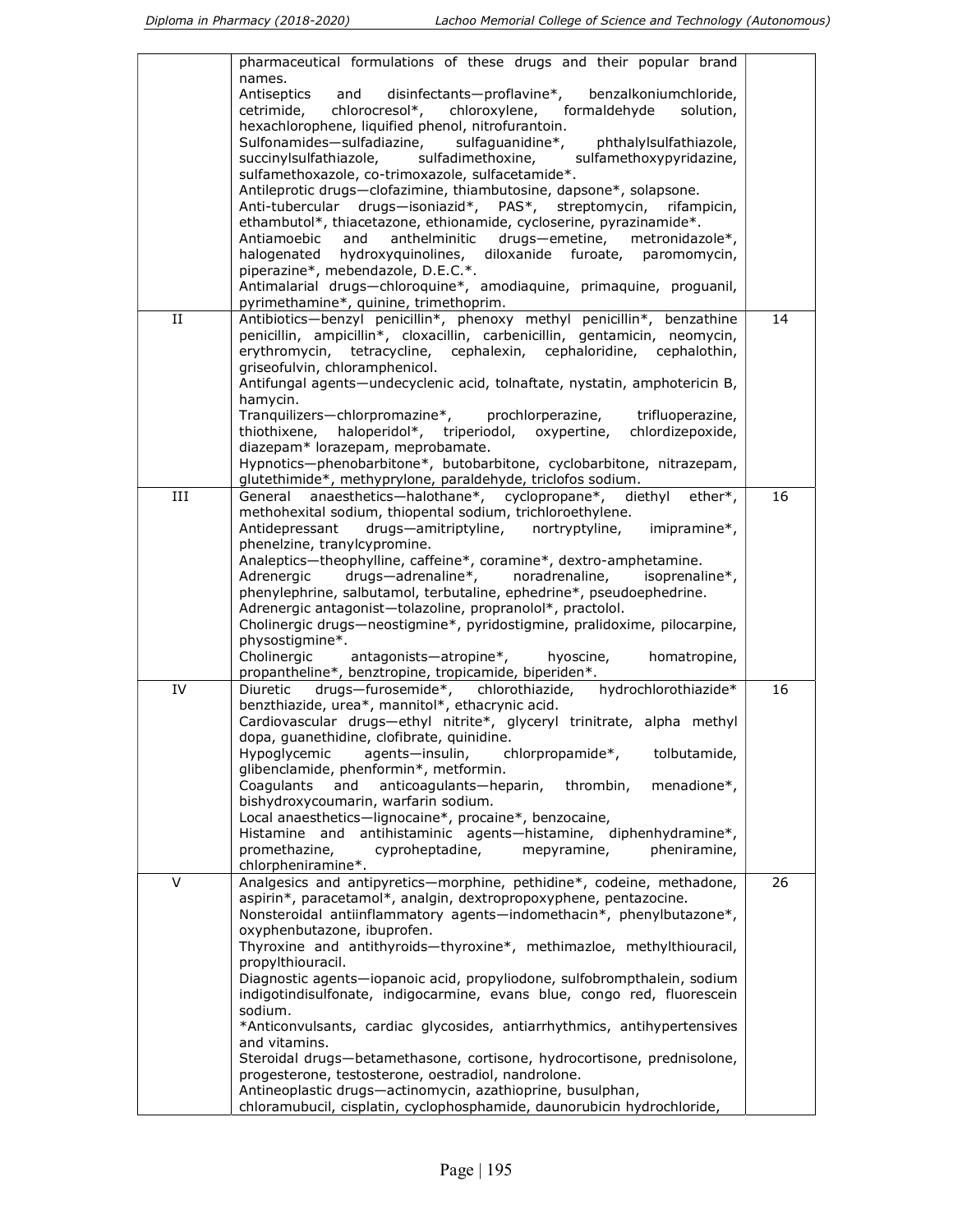|               | fluorouracil, mercaptopurine, methotrexate, mytomycin. |               |
|---------------|--------------------------------------------------------|---------------|
| <b>DPH222</b> | <b>Pharmaceutical Chemistry-II, Practical</b>          | <b>75 Hrs</b> |

- 1. Systematic qualitative testing of organic drugs involving solubility determination, melting point and/or boiling point, detection of elements and functional groups (10 compounds).
- 2. Official identification tests for certain groups of drugs included in the I.P., like barbiturates, sulfonamides, phenothiazines, antibiotics etc. (8 compounds).
- 3. Preparation of three simple organic preparations.

| <b>DPH213</b> | <b>Pharmacology and Toxicology, Theory</b>                                                                                                                                                                                                                                                                                                                                                                                                                                                                                                                                                                                                                                                                                                                                                                                                                                                                                                                                                                                                                                                            | 75 Hrs |
|---------------|-------------------------------------------------------------------------------------------------------------------------------------------------------------------------------------------------------------------------------------------------------------------------------------------------------------------------------------------------------------------------------------------------------------------------------------------------------------------------------------------------------------------------------------------------------------------------------------------------------------------------------------------------------------------------------------------------------------------------------------------------------------------------------------------------------------------------------------------------------------------------------------------------------------------------------------------------------------------------------------------------------------------------------------------------------------------------------------------------------|--------|
|               |                                                                                                                                                                                                                                                                                                                                                                                                                                                                                                                                                                                                                                                                                                                                                                                                                                                                                                                                                                                                                                                                                                       |        |
| Unit          | <b>Course Content</b>                                                                                                                                                                                                                                                                                                                                                                                                                                                                                                                                                                                                                                                                                                                                                                                                                                                                                                                                                                                                                                                                                 | Hrs    |
| L             | Introduction to pharmacology, scope of pharmacology.<br>1.<br>of<br>administration of drugs,<br>their advantages<br>2.<br>Routes<br>and<br>disadvantages.<br>3. Various processes of absorption of drugs and the factors affecting<br>them. Metabolism, distribution and excretion of drugs.<br>4. General mechanism of drugs action and the factors which modify<br>drugs action.                                                                                                                                                                                                                                                                                                                                                                                                                                                                                                                                                                                                                                                                                                                    | 13     |
| П             | 5. Pharmacological classification of drugs. The discussion of drugs should<br>emphasise the following aspects:<br>(i) Drugs acting on the central nervous system:<br>(a) General anaesthetics, adjunction to anaesthesia, intravenous<br>anesthetics.<br>(b) Analgesic, antipyritic and non-steroridal antiinflammatory<br>drugs, narcotic analgesics, antirheumatic and antigout<br>remedies, sedatives and hypnotics, psychopharmacological<br>agents, anti-convulsants, analeptics.<br>(c) Centrally acting muscle relaxants and antiparkinsonism<br>agents.                                                                                                                                                                                                                                                                                                                                                                                                                                                                                                                                       | 12     |
| III           | (ii) Local anaesthetics.<br>(iii) Drugs acting on autonomic nervous system.<br>(a) Cholinergic drugs, anticholinergic drugs, anticholinesterase<br>drugs.<br>(b) Adrenergic drugs and adrenergic receptor blockers.<br>(c) Neurone blockers and ganglion blockers.<br>(d) Neuromuscular blockers, drugs used in myasthenia gravis.<br>Drugs acting one eye, mydriactics, drugs used in<br>(iv)<br>glaucoma.                                                                                                                                                                                                                                                                                                                                                                                                                                                                                                                                                                                                                                                                                           | 14     |
| IV            | (v) Drugs<br>acting<br>system-respiratory<br>respiratory<br>stimulants,<br>on<br>bronchodilators,<br>nasal<br>decongestants, expectorants<br>and<br>antitussive agents.<br>(vi) Antacids, physiological role of histamine and serotonin, histamine<br>and antihistamines, prostaglandins.<br>Cardiovascular drugs, cardiotonics, antiarrhythmic agents,<br>(vii)<br>antianginal<br>antihypertensive<br>peripheral<br>agents,<br>agents,<br>vasodilators and drugs used in atherosclerosis.<br>Drugs acting on the blood and blood forming organs.<br>(viii)<br>Haematinics, coagulants and anticoagulants, haemostatics, blood<br>substitutes and plasma expanders.<br>(ix) Drugs affecting renal function-diuretics and antidiuretics.<br>(x) Hormones and hormone antagonists-hypoglycemic<br>agents,<br>antithyroid drugs, sex hormones and oral contraceptives,<br>corticosteroids.<br>(xi) Drugs acting on digestive system-carminatives, digestants,<br>bitters, antacids and drugs used in peptic ulcer, purgatives, and<br>laxatives, antidiarrohoeals, emetics, antiemetics, antispasmodics. | 20     |
| $\vee$        | Chemotherapy of microbial disease: urinary antiseptics, sulfonamides,<br>6.<br>streptomycin, tetracyclines and other<br>penicillins,<br>antibiotics,<br>antitubercular agents, antifungal agents, antiviral drugs, antileprotic<br>drugs.<br>Chemotherapy of protozoal diseases, anthelminitc drugs.<br>7.                                                                                                                                                                                                                                                                                                                                                                                                                                                                                                                                                                                                                                                                                                                                                                                            | 15     |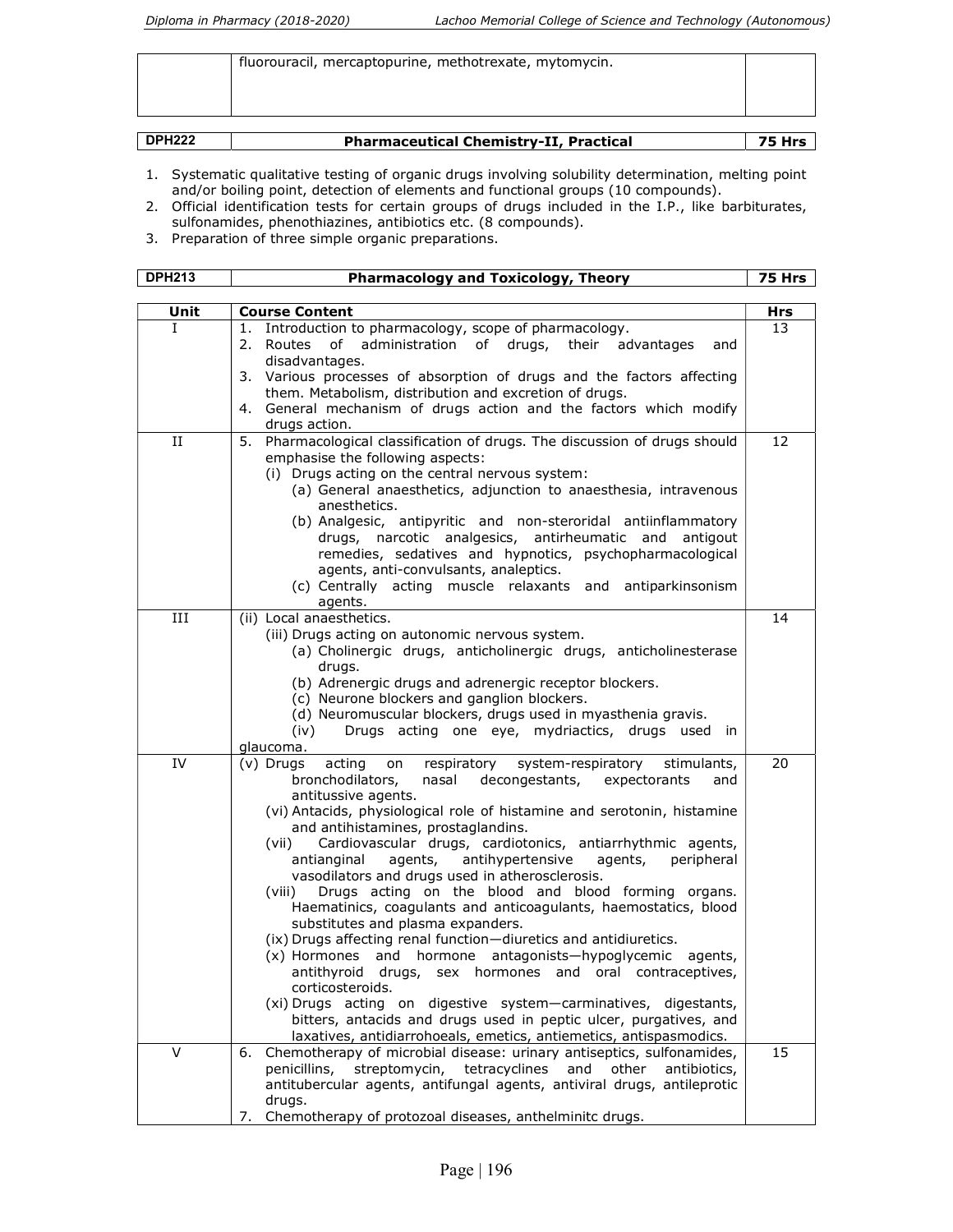| 8. Chemotherapy of cancer.<br>9. Disinfectants and antiseptics.<br>A detailed study of the action of drugs on each organ is not necessary. |  |
|--------------------------------------------------------------------------------------------------------------------------------------------|--|
|--------------------------------------------------------------------------------------------------------------------------------------------|--|

| <b>DPH223</b> | <b>Pharmacology and Toxicology, Practical</b> | $^{\prime}$ 50 Hrs $\scriptstyle\rm I$ |
|---------------|-----------------------------------------------|----------------------------------------|

The first six of the following experiments will be done by the students while the remaining will be demonstrated by the teacher.

- 1. Effect of potassium and calcium, acetylcholine and adrenaline on frog's heart.
- 2. Effect of acetylcholine on rectus abdominis muscle of frog and guinea pig ileum.
- 3. Effect of spasmogens and relaxants on rabbits intestine.
- 4. Effect of local anaesthetics on rabbit cornea.
- 5. Effect of mydriatics and miotics on rabbit eye.
- 6. To study the action of strychnine on frog.
- 7. Effect of digitalis on frogs heart.
- 8. Effect of hypnotics in mice.
- 9. Effect of convulsants and anticonvulsants in mice or rats.
- 10. Test for pyrogens.
- 11. Taming and hypnosis potentiating effect of chlorpormazine in mice/rats.
- 12. Effect of diphenhydramine in experimentally produced asthma in guinea pigs.

| <b>DPH214</b> | <b>Pharmaceutical Jurisprudence, Theory</b>                                                                                                                                                                                                                                                                                                                                                                                                      | <b>50 Hrs</b> |
|---------------|--------------------------------------------------------------------------------------------------------------------------------------------------------------------------------------------------------------------------------------------------------------------------------------------------------------------------------------------------------------------------------------------------------------------------------------------------|---------------|
|               |                                                                                                                                                                                                                                                                                                                                                                                                                                                  |               |
| Unit          | <b>Course Content</b>                                                                                                                                                                                                                                                                                                                                                                                                                            | Hrs           |
| L             | 1. Origin and nature of pharmaceutical legislation in India, its scope and<br>objectives. Evolution of the "Concept of Pharmacy" as an integral part<br>of the health care system.<br>2. Brief introduction to the study of the following acts:<br>(i) Poisons Act 1919 (as amended to date)                                                                                                                                                     | 15            |
|               | (ii) Medicinal and toilet preparations (excise duties) Act, 1955 (as<br>amended to date).<br>(iii) Medical termination of pregnancy act, 1971 (as amended to date).                                                                                                                                                                                                                                                                              |               |
| II            | 3. Principles and significance of professional ethics. Critical study of the<br>code of pharmaceutical ethics drafted by Pharmacy Council of India.<br>4. Pharmacy Act, 1948-the general study of the Pharmacy Act with<br>special reference to education regulations, working of state and<br>central councils, constitution of these councils and functions,<br>registration procedures under the Act.                                         | 10            |
| Ш             | 5. The Drugs and Magic Remedies (Objectionable Advertisement) Act,<br>1954-general study of the act, objectives, special reference to be laid<br>on advertisements, magic remedies and objectionable and permitted<br>advertisements, diseases which cannot be claimed to be cured.<br>6. Narcotic Drugs and Psychotropic Substances Act, 1985-a brief study of<br>the act with special reference to its objectives, offences and<br>punishment. | 15            |
| IV            | 7. The Drugs and Cosmetics Act, 1940-general study of the Drugs and<br>Cosmetics Act and the rules there under. Definitions and salient<br>features related to retail and wholesale distribution of drugs.<br>Procedure and formalities in obtaining licences under the rule.                                                                                                                                                                    | 5             |
| $\vee$        | 8. The powers of inspectors, the sampling procedures.<br>9. Facilities to be provided for running a pharmacy effectively. General<br>study of the schedules with special reference to schedules C, C1, F, G,<br>J, H, P and X and salient features of labeling and storage conditions of<br>drugs.<br>10. Latest drugs (price control) order in force.                                                                                           | 5             |

| <b>DPH215</b>                    | Drug Store and Business Management, Theory                                                                                                                                                                                                                    | 50 Hrs |
|----------------------------------|---------------------------------------------------------------------------------------------------------------------------------------------------------------------------------------------------------------------------------------------------------------|--------|
| Unit                             | <b>Course Content</b>                                                                                                                                                                                                                                         | Hrs    |
| PART-I<br>COMMERCE<br>(50 hours) | Introduction-trade, industry and commerce, functions and subdivision<br>1.<br>of commerce, introduction to elements of economics and management.<br>Channels of distribution.<br>2.<br>Drug house management-selection of site, space lay out and legal<br>З. | 21     |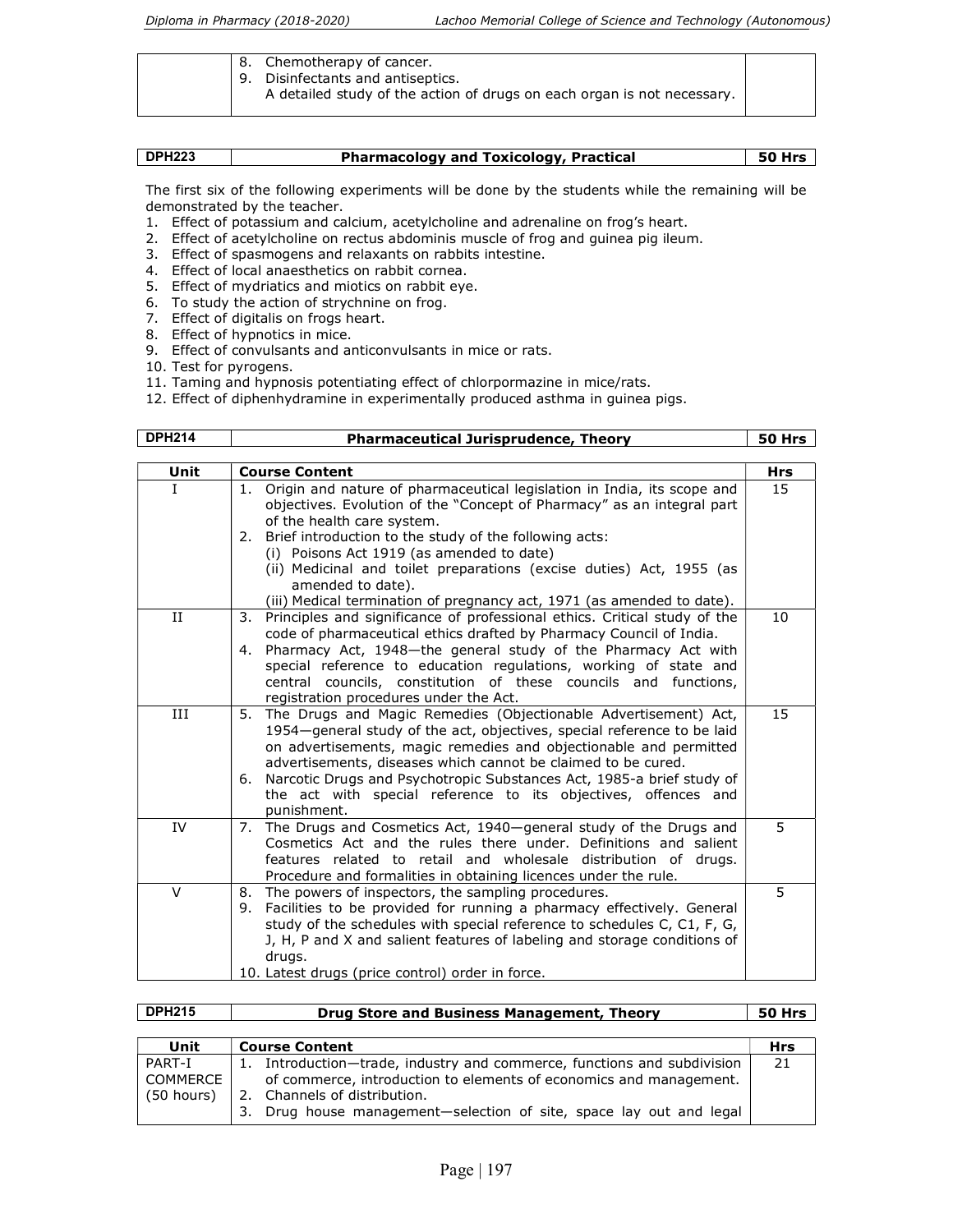|                                                            | requirements.<br>Importance and objectives of purchasing, selection of suppliers, credit<br>information, tenders, contracts and price determination and legal<br>requirements thereto.<br>Codification, handling of drug stores and other hospital supplies.                                                                                                      |    |
|------------------------------------------------------------|-------------------------------------------------------------------------------------------------------------------------------------------------------------------------------------------------------------------------------------------------------------------------------------------------------------------------------------------------------------------|----|
| П                                                          | Forms of business organizations.<br>4.<br>5. Recruitment, training, evaluation and compensation of the pharmacist.<br>Banking and finance-service and functions of bank, finance planning<br>6.<br>and sources of finance.                                                                                                                                        | 15 |
| Ш                                                          | Inventory control—objects and importance, modern techniques like<br>7.<br>ABC, VED analysis, the lead time, inventory carrying cost, safety stock,<br>minimum and maximum stock levels, economic order quantity, scrap<br>and surplus disposal.<br>8. Sales promotion, market research, salesmanship, qualities of a<br>salesman, advertising and window display. | 14 |
| PART-II<br>ACCOUNTA<br><b>NCY</b><br>(25)<br>hours)<br>TV. | Introduction to the accounting concepts and conventions. Double entry<br>9.<br>book keeping, different kinds of accounts.<br>10. Cash book.                                                                                                                                                                                                                       | 12 |
| $\vee$                                                     | 11. General ledger and trial balance.<br>12. Profit and loss account and balance sheet.<br>13. Simple techniques of analyzing financial statements. Introduction to<br>budgeting.                                                                                                                                                                                 | 13 |

| <b>DPH216</b>                                                     | <b>Hospital and Clinical Pharmacy, Theory</b>                                                                                                                                                                                                                                                                                                                                                                                                                                                                                                                                                                                                                                                                                                                                                                                                                                                                        | 75 Hrs     |
|-------------------------------------------------------------------|----------------------------------------------------------------------------------------------------------------------------------------------------------------------------------------------------------------------------------------------------------------------------------------------------------------------------------------------------------------------------------------------------------------------------------------------------------------------------------------------------------------------------------------------------------------------------------------------------------------------------------------------------------------------------------------------------------------------------------------------------------------------------------------------------------------------------------------------------------------------------------------------------------------------|------------|
|                                                                   |                                                                                                                                                                                                                                                                                                                                                                                                                                                                                                                                                                                                                                                                                                                                                                                                                                                                                                                      |            |
| Unit                                                              | <b>Course Content</b>                                                                                                                                                                                                                                                                                                                                                                                                                                                                                                                                                                                                                                                                                                                                                                                                                                                                                                | <b>Hrs</b> |
| PART-I<br><b>HOSPITAL</b><br>PHARMACY:<br>I                       | Hospital-definition, function, classification based on various criteria,<br>1.<br>organization, management and health delivery system in India.<br>Hospital pharmacy:<br>2.<br>(a) Definition                                                                                                                                                                                                                                                                                                                                                                                                                                                                                                                                                                                                                                                                                                                        | 10         |
|                                                                   | (b) Functions and objectives of hospital pharmaceutical services.<br>(c) Location, layout, flow chart of materials and men.<br>(d) Personnel and facilities requirements including equipments based<br>on individual and basic needs.<br>(e) Requirements and abilities required for hospital pharmacists.<br>Drug distribution system in hospitals.<br>3.                                                                                                                                                                                                                                                                                                                                                                                                                                                                                                                                                           |            |
|                                                                   | (a) Out-patient services<br>(b) In-patient services-(a) types of services (b) detailed discussion<br>of unit dose system, floor ward stock system, satellite pharmacy<br>services, central sterile services, bed side pharmacy.                                                                                                                                                                                                                                                                                                                                                                                                                                                                                                                                                                                                                                                                                      |            |
| II                                                                | 4. Manufacturing:<br>(a) Economical considerations, estimation of demand.<br>(b) Sterile manufacture-large and small volume<br>parenterals,<br>facilities, requirements, layout, production planning, man-power<br>requirements.<br>(c) Non-sterile<br>manufacture-liquid<br>orals,<br>externals,<br>bulk<br>concentrates.<br>(d) Procurement of stores and testing of raw materials.<br>5. Nomenclature and uses of surgical instruments and hospital<br>equipments and health accessories.<br>6. P.T.C. (Pharmacy Therapeutic Committee), hospital formulary system<br>and their organization, functioning, composition.<br>Drug information service and drug information bulletin.<br>7.<br>Surgical dressing like cotton, gauze, bandages and adhesive tapes<br>8.<br>including their pharmacopoeial tests for quality. Other hospital supply<br>eg. I.V. sets, B.G. sets, Ryals tubes, catheters, syringes etc. | 27         |
| <b>PART</b><br>$_{\rm II}$<br><b>CLINICAL</b><br>PHARMACY:<br>III | 9. Introduction to clinical pharmacy practice-definition, scope.<br>10. Modern dispensing aspects-pharmacists and patient counseling and<br>advice for the use of common drugs, medication history.<br>11. Common daily terminology used in the practice of medicine.<br>manifestation and pathophysiology including<br>12. Disease,<br>salient<br>symptoms to understand the disease like tuberculosis, hepatitis,                                                                                                                                                                                                                                                                                                                                                                                                                                                                                                  | 21         |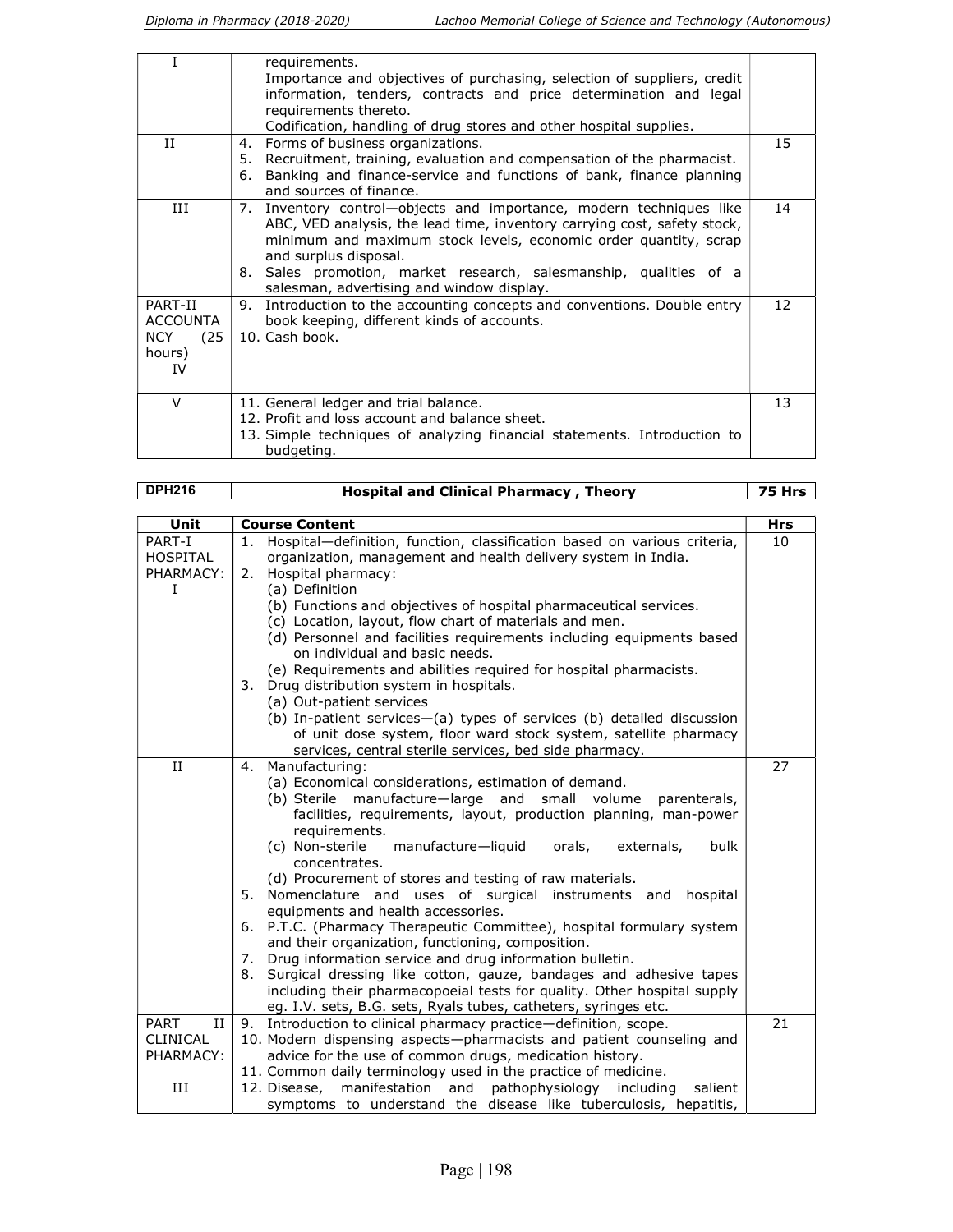|               | rheumatoid arthritis, cardiovascular diseases, epilepsy, diabetes,<br>Peptic ulcer, hypertension.<br>13. Bioavailability of drugs, including factors affecting it.                                                                                                                                                                                                                                                                                                                                                      |     |
|---------------|-------------------------------------------------------------------------------------------------------------------------------------------------------------------------------------------------------------------------------------------------------------------------------------------------------------------------------------------------------------------------------------------------------------------------------------------------------------------------------------------------------------------------|-----|
| IV            | 14. Physiological parameters with their significance.<br>15. Drug interactions:<br>(a) Definition and introduction.<br>(b) Mechanism of drug interaction.<br>(c) Drug-drug interaction with reference to analgesics, diuretics,<br>cardiovascular drugs, gastro intestinal agents, vitamins and<br>hypoglycemic agents.<br>(d) Drug-food interaction.<br>16. Adverse drug reactions.<br>(a) Definition and significance.<br>(b) Drug-induced diseases and teratogenicity.                                               | 9   |
| $\vee$        | 17. Drugs in clinical toxicity—introduction, general treatment of poisoning,<br>systemic antidotes, treatment of insecticide poisoning, heavy metal<br>poison, narcotic drugs, barbiturate, organophosphorus poisons.<br>18. Drug dependences, drug abuse, addictive drugs and their treatment,<br>complications.<br>19. Application of computers in maintenance of records, inventory control,<br>medication monitoring, drug information and data storage and<br>retrieval in hospital retail pharmacy establishment. | 8   |
| <b>DPH226</b> | <b>Hospital and Clinical Pharmacy, Practical</b>                                                                                                                                                                                                                                                                                                                                                                                                                                                                        | 75  |
|               |                                                                                                                                                                                                                                                                                                                                                                                                                                                                                                                         | Hrs |

- 1. Preparation of transfusion fluids.
- 2. Testing of raw materials used in (1)
- 3. Evaluation of surgical dressings.
- 4. Sterilization of surgical instruments, glassware and other hospital supplies.
- 5. Handling and use of data processing equipments.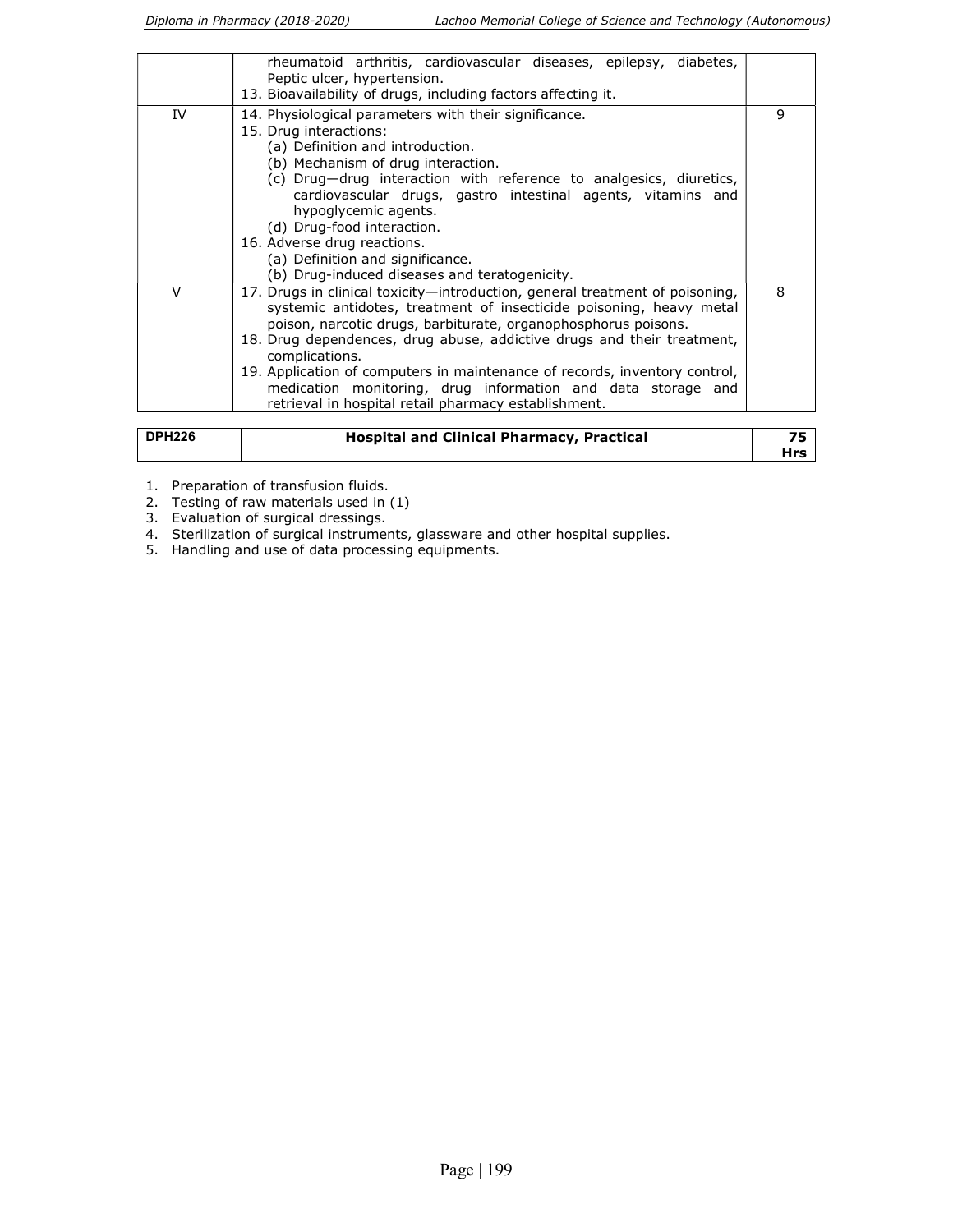#### REFERENCE BOOKS (LATEST EDITION)

#### Pharmaceutics – I (D.Ph. 101T & D.Ph. 102P)

- 1. Remington's Pharmaceutical Sciences.
- 2. The Extra Pharmacopoeia-Martindale.

#### Pharmaceutical Chemistry - I (D.Ph. 103T & D.Ph. 104P)

- 1. Pharmacopoeia of India, Govt. of India, Ministry of Health, Delhi.
- 2. Beckett A.H. and Stenlake J.B., Practical Pharmaceutical Chemistry, Part-I, The Athlene Press University of London.
- 3. Chatten L.G., Pharmaceutical Chemistry, Vol. I & II, Marsccel Dekker, New York.
- 4. L. M. Arthadon, Benlty, T. B. of Pharmaceutical Chemistry, British Press.
- 5. Block J., Roche E.B., Sonie T.O., Wilson C.O., Inorganic Pharmaceutical chemistry, Lea & Febiger, Philadelphia, PA.
- 6. Atherden L.M, Bentley and Driver's Text Book of Pharmaceutical Chemistry, Oxford University Press, London.
- 7. Jeffery G.H., Bassett J., Mendham J., Denney R.C., Volgel's Text book of quantitative chemical analysis, E.L.B.S. London.
- 8. Disher L. A., Modern Inorganic Pharmaceutical Chemistry.

#### Pharmacognosy (D.Ph. 105T & D.Ph. 106P)

- 1. Kokate C. K., Practical Pharmacognosy, Vallabh Prakashan, Delhi.
- 2. Kokate C. K., Purohit A. P. and Gokhale S. B., Pharmacognosy , Nirali Prakashan, Pune.
- 3. Tylor V. E., Brady L. R. and Robbers J. E., Pharmacognosy 1981, Learned Febiger, Philadelphe, U. S. A.
- 4. Trease G. E. Pharmacognosy and Evans W. C., Baillers Tindall, London.
- 5. Wallis T. E. Pharmacognosy, J. A. Churchill.

#### Biochemistry and Clinical Pathology (D.Ph. 107T & D.Ph. 108P)

- 1. Lehninger A. L., Principles of Biochemistry, CBS Publishers and Distributors, New Delhi.
- 2. Stryer L., Biochemistry, W H Freeman and Company, San Francisco.
- 3. A.V.S.S. Rama Rao, Text book of Biochemistry.
- 4. Conn E. E. and Stumpf P. K., Outlines of Biochemistry, John Wiley and Sons, New York.
- 5. Harrow B. and Mazur A., Textbook of Biochemistry, W. B. Saunders Co., Philadelphia.
- 6. Jayraman J., Laboratory Manual in Biochemistry, Wiley Eastern Limited, New Delhi.
- 7. Martin D. W., Mays P. A. and Redwell V. M., Harpers Biochemistry, Lange Medical Publications.
- 8. Mussay R. K., Granner D. K., Mayous P. A. and Rodwell Harpers Biochemistry, Prentice-Hall International, Inc.
- 9. Plumer D. T., An Introduction to Practical Biochemistry, Tata MacGraw Hill, New Delhi.

#### Human Anatomy and Physiology (D.Ph. 109T & D.Ph. 110P)

- 1. Derashari and Gandhi; Human Anatomy and physiology; B.S. Shah Prakashan.
- 2. C.C. Chatterjee; Human Physiology; Medical Alied Agency, Calcutta.
- 3. Goyal, Bhatt and Kumar; Basics of Health Education and Community Pharmacy; B.S. Shah Prakashan.
- 4. Warwick & Williman Longman; Gray's Anatomy.
- 5. Sahana's Text Book of Anatomy.
- 6. Willium and Wilkins, Baltimore Best and Taylor's Physiological Basis of Medical Practice.
- 7. Difore Lea SH and Febiger, Atlas of Normal Histology, Philadephia.
- 8. Ganong WF, Review of Medical Physiology, Prentice Hall International.
- 9. Chourasia B.D.; Human Anatomy, Regional and Applied. Part I, II & III; CBS Publishers and Distributor, New Delhi.
- 10. Gyuton A.C., Half J.E.;Text Book of Medical Physiology; WB Sannders Company.
- 11. Subhash Shaliya; Human Physiology; CBS Publishers and Distributors.
- 12. Keel C.A., Neil E and Joels N.; Samson Wright's Applied Physiology; Oxford University Press.
- 13. MC Naught A.B. and Callander R, Churchill Livingstone; Illustrated Physiology.
- 14. Ranade V.G.; Text Book of Practical Physiology; Pune Vidyarthi Griha Prakashan, Pune.
- 15. Tortora G.J. and Anagnodokos N.P.; Principles for Anatomy and Physiology; Harper and Row Publishers N.Y.
- 16. Vander A.J. Shermati J.H. and Luciano D.S.; Human Physiology; Tata Mcgraw Hill Publishing Co. New Delhi.
- 17. Goyal R.K.; A Text Book of Experimental Physiology; B.S. Shah Prakashan.

#### Health Education and Community Pharmacy (D.Ph. 111T)

- 1.R.K.Goyal;Health Education and Community Pharmacy; B.S. Shah Prakashan.
- 2.Dandiya and Zafer ;Health Education and Community Pharmacy;